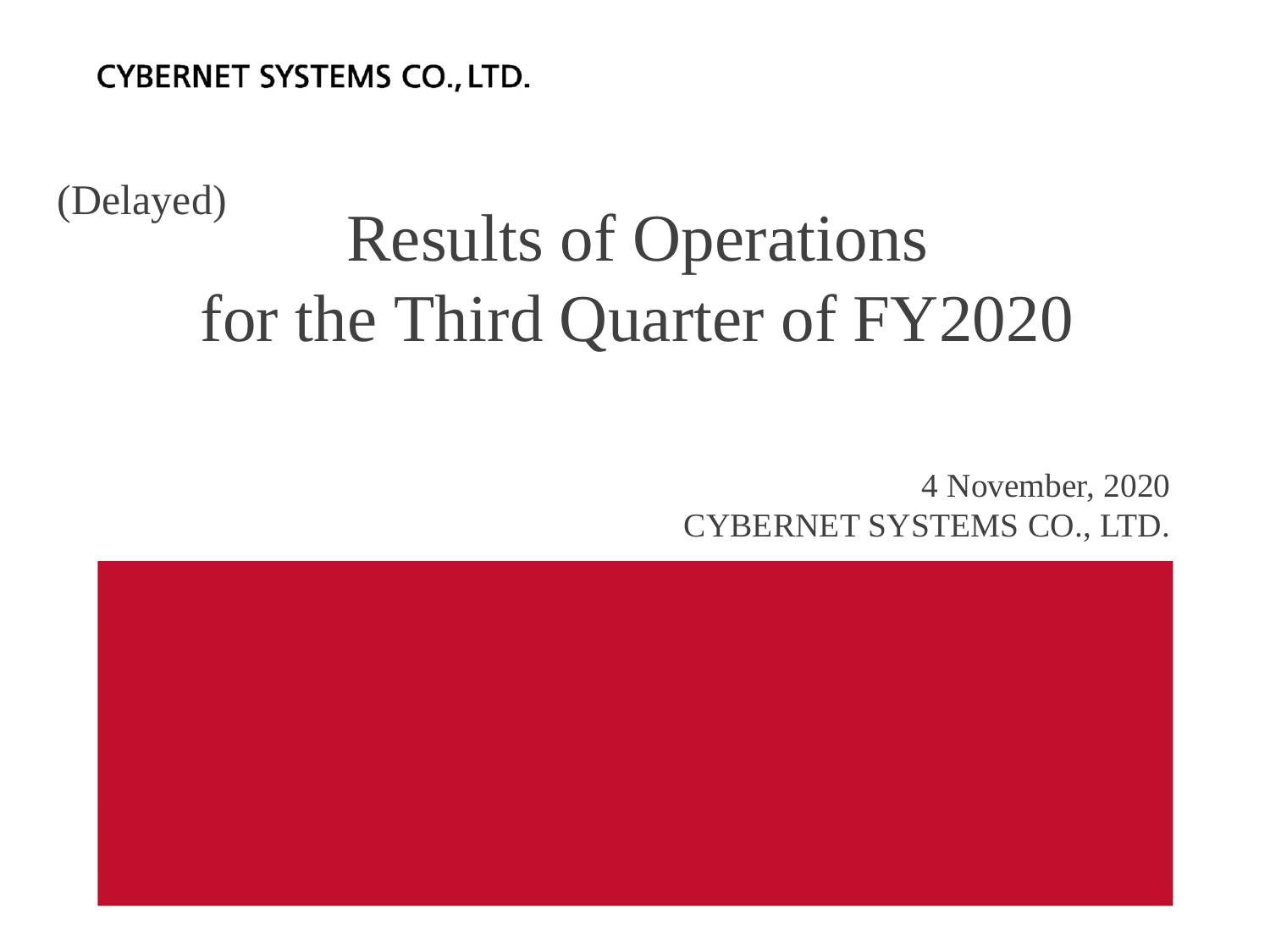## **Contents**

| Business Summary of Financial Results for the First Three Quarters of the Fiscal Year Ending December 31, 2020 |                |
|----------------------------------------------------------------------------------------------------------------|----------------|
| [Consolidated] Business Summary                                                                                | 4              |
| [Consolidated] Changes in Operating Income (YoY comparison)                                                    | 5              |
| [Consolidated] Changes in Operating Income (Against Plan)                                                      | 6              |
| [Consolidated] Balance Sheet                                                                                   | $\overline{7}$ |
| [Consolidated] Cash Flow Statement                                                                             | 8              |
| [Consolidated] Quarterly Net sales                                                                             | 9              |
| [Consolidated] Overview of Results by Segment                                                                  | 10             |
| [Consolidated] Composition ratio of Net sales                                                                  | 11             |
| [Consolidated] Net sales by sales form                                                                         | 12             |
| [Consolidated] Net sales by region                                                                             | 14             |
| [Non-consolidated] Net sales by Category of Industry                                                           | 16             |
| [Non-consolidated] Net sales by Contract type                                                                  | 18             |
| $\blacklozenge$ Projection for FY2020                                                                          |                |
| Our Initiatives in third quarter under Covid-19 pandemic                                                       | 21             |
| Our main efforts against COVID-19                                                                              | 22             |
| [Consolidated] Projection for Current Fiscal Year                                                              | 23             |
| [Consolidated] Dividend Estimate for Current Fiscal Year                                                       | 24             |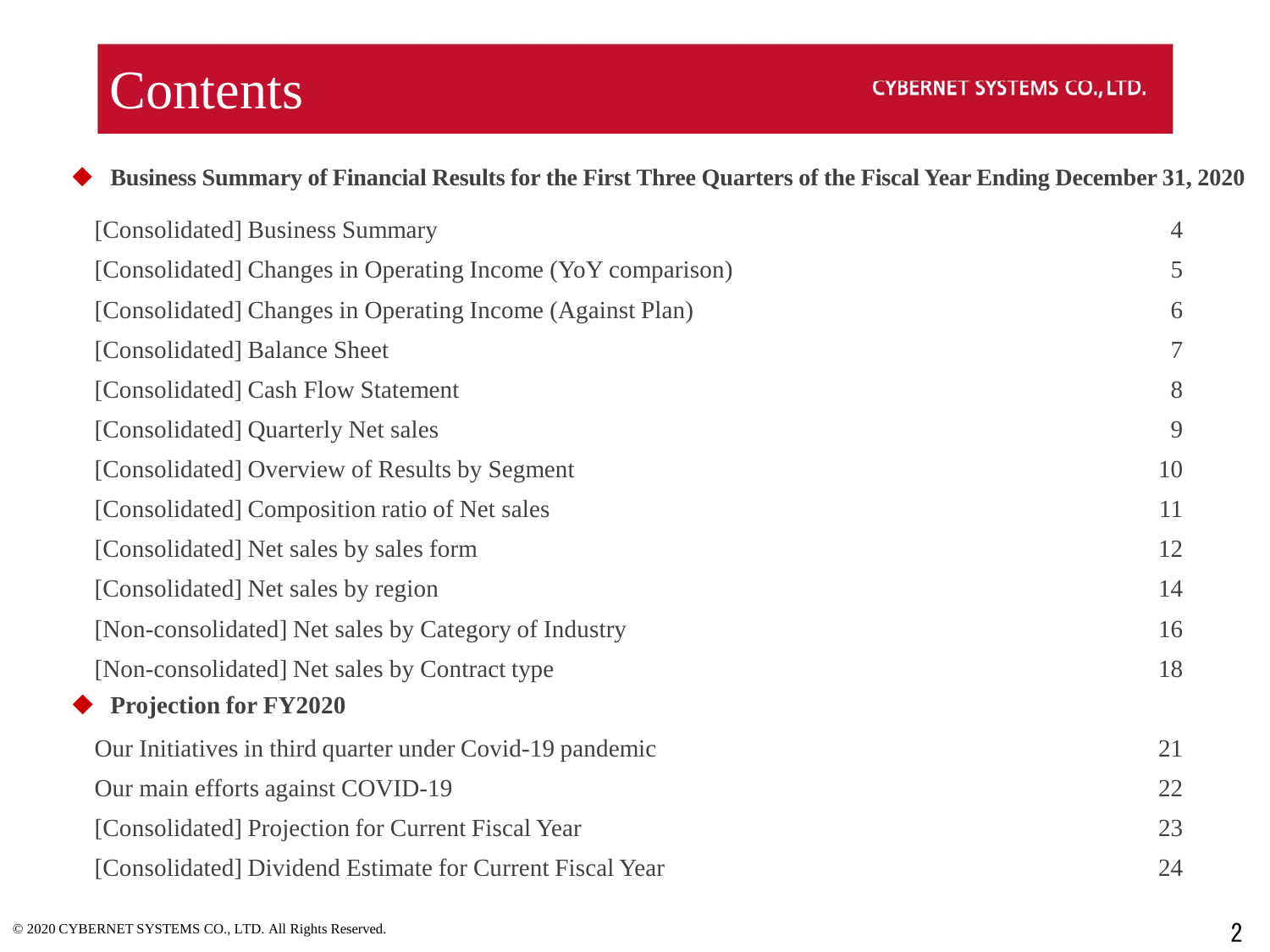## Business Summary of Financial Results for the First Three Quarters of the Fiscal Year Ending December 31, 2020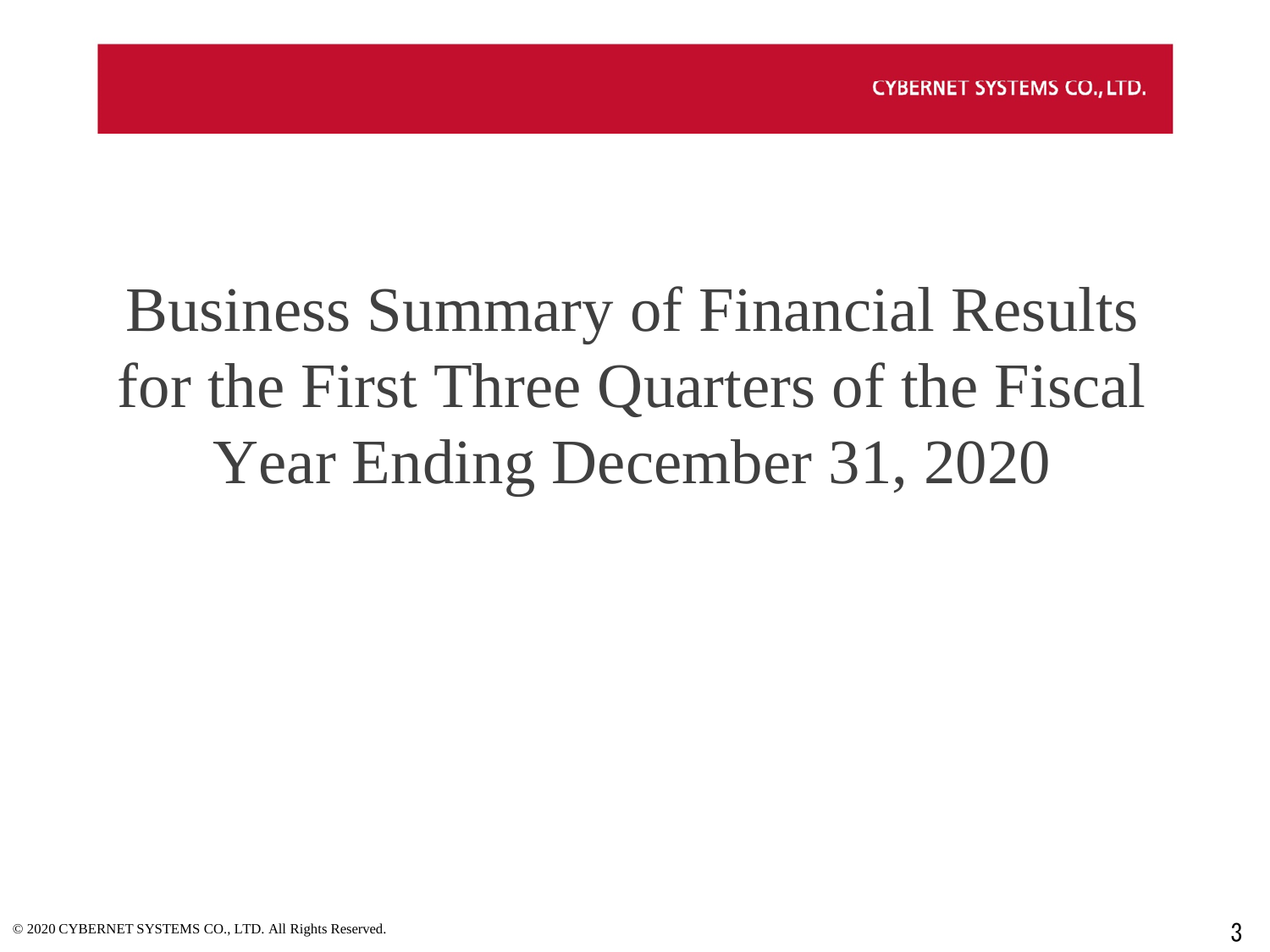### [Consolidated] Business Summary

**Net sales were +0.9% year on year, to 16,579 million yen. Operating income was 2,596 million yen (+32.7% year on year), Ordinary income was 2,593 million yen (+26.2% year on year), and Profit attributable to owners of parent was 1,719 million yen (+29.5% year on year).**

|                                                | 19/12 30<br><b>Results</b> | 20/12 3O<br>(cumulative) (cumulative)<br><b>Results</b> | YoY<br><b>Change</b><br><b>Amount</b> | YoY<br><b>Change</b><br>$\frac{0}{0}$ | 20/12 3O<br>(cumulative)<br><b>Plan</b> | <b>Change</b><br><b>Amount</b><br><b>From Plan</b> | <b>TATHLIOH A</b><br><b>Change</b><br><b>From Plan</b> |
|------------------------------------------------|----------------------------|---------------------------------------------------------|---------------------------------------|---------------------------------------|-----------------------------------------|----------------------------------------------------|--------------------------------------------------------|
| Net sales                                      | 16,431                     | 16,579                                                  | $+148$                                | $+0.9%$                               | 16,703                                  | (123)                                              | $(0.7\%)$                                              |
| Operating income                               | 1,956                      | 2,596                                                   | $+639$                                | $+32.7%$                              | 1,998                                   | $+597$                                             | $+29.9%$                                               |
| Operating income margin                        | 11.9%                      | $15.7\%$                                                | $+3.8pt$                              |                                       | $12.0\%$                                | $+3.7pt$                                           |                                                        |
| Ordinary income                                | 2,055                      | 2,593                                                   | $+538$                                | $+26.2%$                              | 2,058                                   | $+534$                                             | $+26.0\%$                                              |
| Ordinary income margin                         | 12.5%                      | $15.6\%$                                                | $+3.1pt$                              |                                       | 12.3%                                   | $+3.3pt$                                           |                                                        |
| Profit attributable to owners of parent        | 1,327                      | 1,719                                                   | $+391$                                | $+29.5%$                              | 1,300                                   | $+419$                                             | $+32.2%$                                               |
| Profit attributable to owners of parent margin | 8.1%                       | $10.4\%$                                                | $+2.3pt$                              |                                       | 7.8%                                    | $+2.6pt$                                           |                                                        |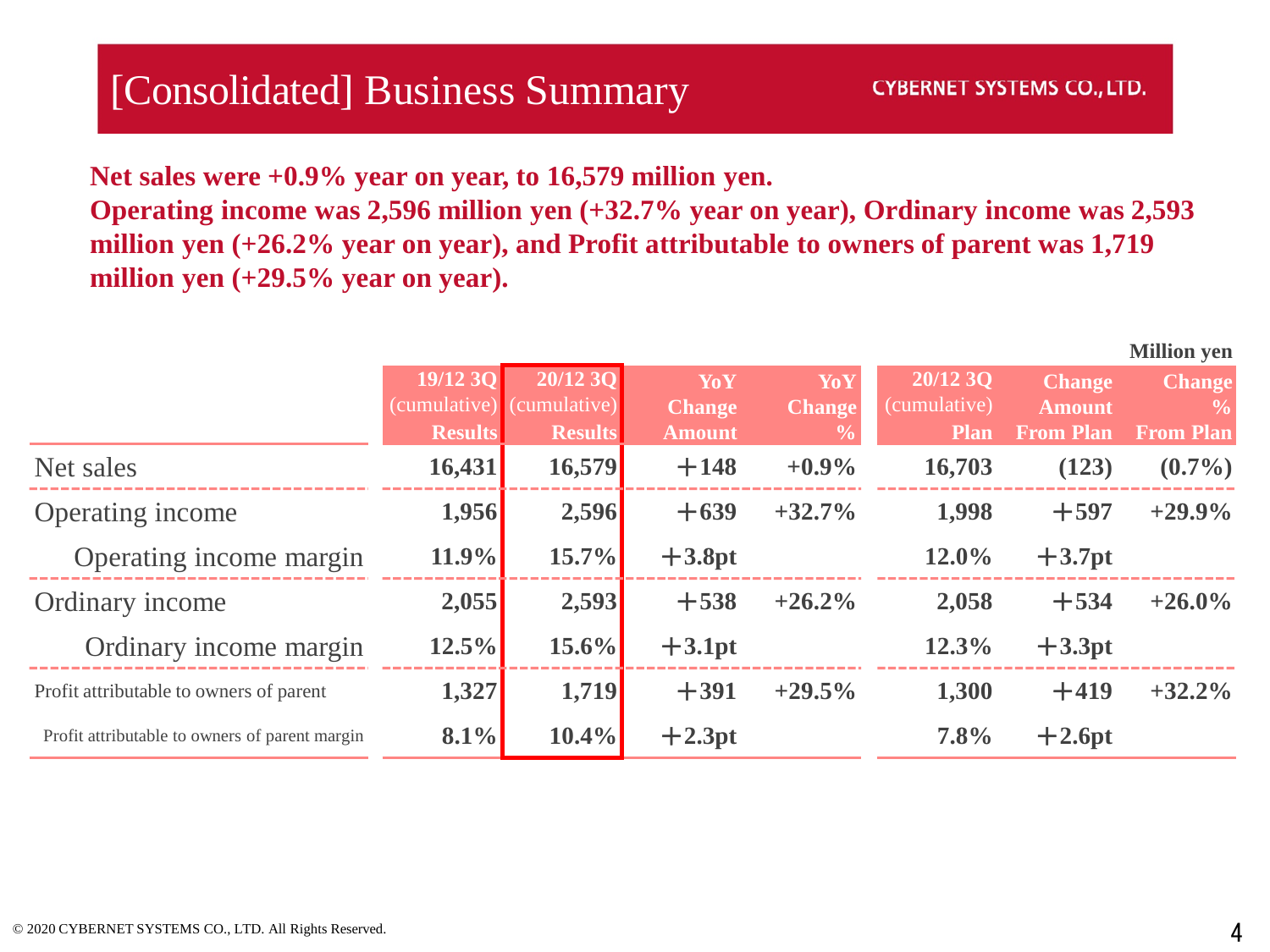### [Consolidated] COLLOCALCOLS CONSUMINGLY



Cost of technical service Decreased due to decrease in outsourcing fee and travel expenses, etc.

Selling, general and administrative expenses Decreased due to decrease in furniture and fixtures costs (Floor renovation in the previous fiscal year) and travel expenses, etc.

© 2020 CYBERNET SYSTEMS CO., LTD. All Rights Reserved.  $5$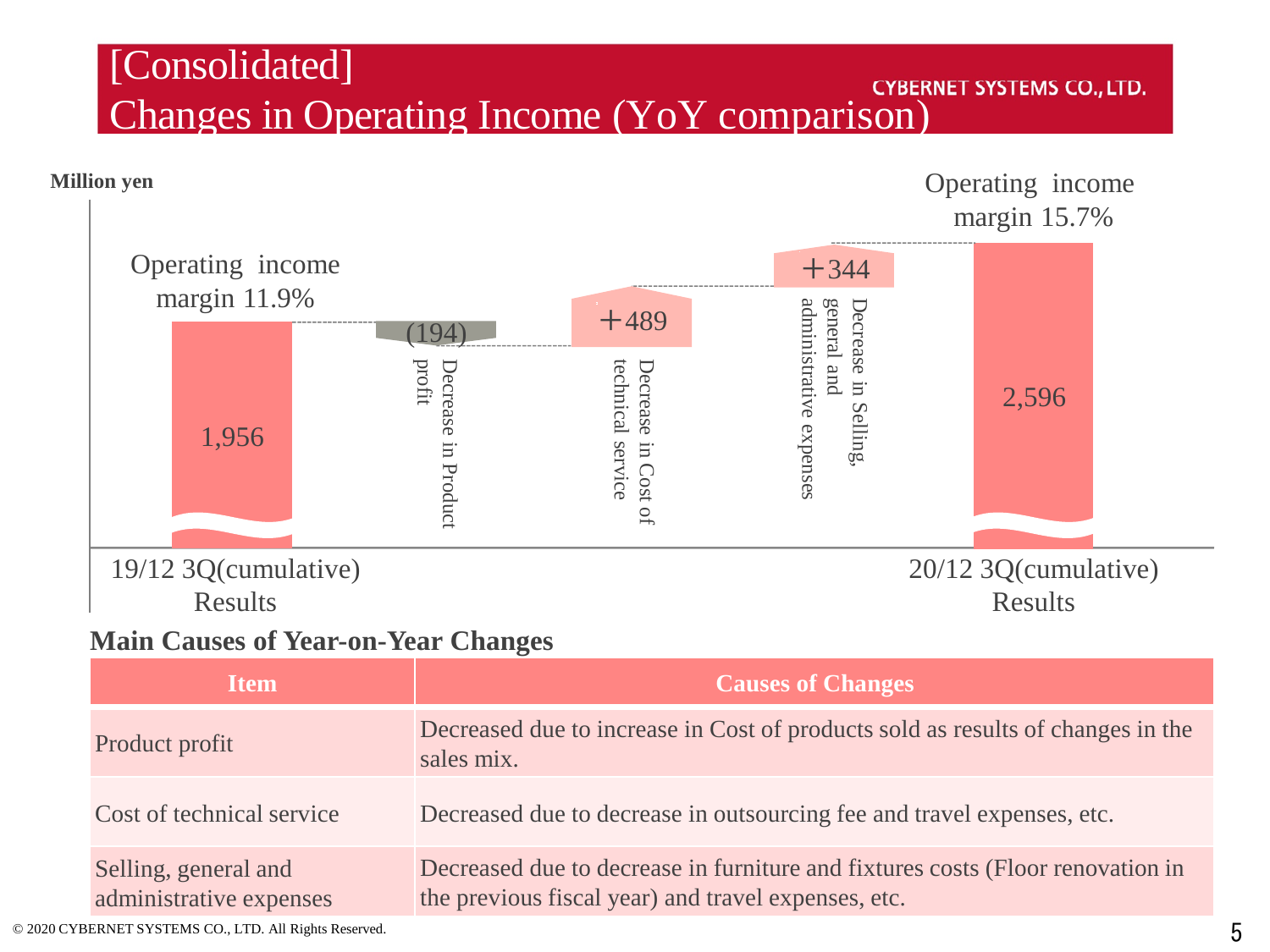### [Consolidated] Changes in Operating Income (Against Plan)

#### **CYBERNET SYSTEMS CO., LTD.**



#### **Main Causes of Changes Against Plan**

| <b>Item</b>                                     | <b>Causes of Changes</b>                                                                                                           |
|-------------------------------------------------|------------------------------------------------------------------------------------------------------------------------------------|
| Product profit                                  | Decreased due to increase in Cost of products sold as results of changes in the<br>sales mix.                                      |
| Cost of technical service                       | Decreased due to decrease in outsourcing fee and travel expenses, etc. which<br>were unused because of the Covid-19 situation.     |
| Selling, general and<br>administrative expenses | Decreased due to decrease in travel expenses and advertising expense, etc.<br>which were unused because of the Covid-19 situation. |

© 2020 CYBERNET SYSTEMS CO., LTD. All Rights Reserved.  $6\,$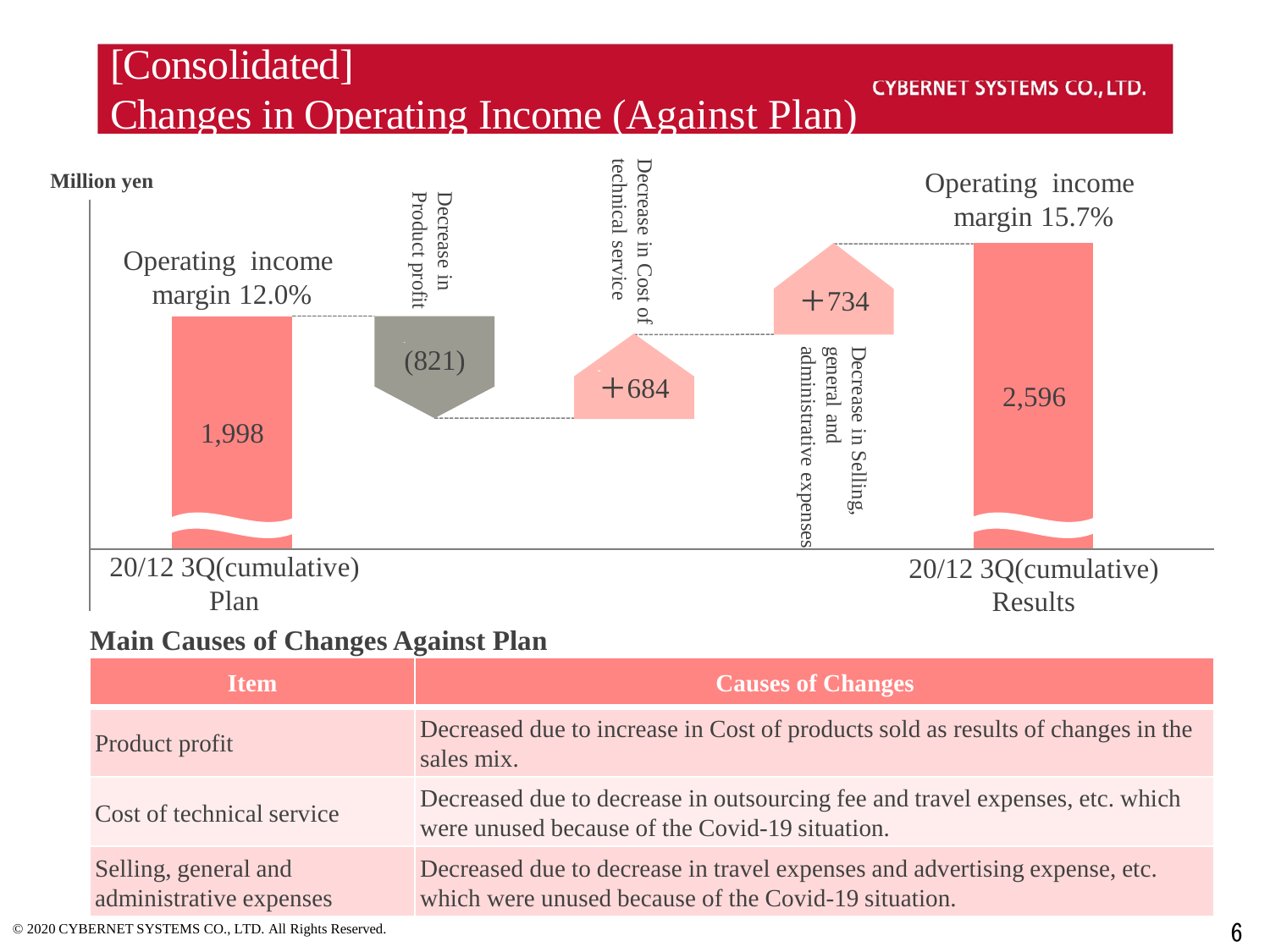### [Consolidated] Balance Sheet

| <b>CYBERNET SYSTEMS CO., LTD.</b> |  |  |  |
|-----------------------------------|--|--|--|
|                                   |  |  |  |

|                                         |        | <b>Million</b> yen |                             |      |  |  |
|-----------------------------------------|--------|--------------------|-----------------------------|------|--|--|
|                                         | 19/12  | 20/12 3O           | YoY<br><b>Change Amount</b> |      |  |  |
| <b>Current assets</b>                   | 19,022 | 19,258             | $+236$                      |      |  |  |
| Cash and deposits                       | 3,019  | 4,641              | $+1,621$                    |      |  |  |
| Notes and accounts receivable-trade     | 4,382  | 4,379              | (2)                         |      |  |  |
| Short-term investment securities        | 7,000  | 5,500              | (1,500)                     | (i)  |  |  |
| Short-term loans receivable             | 3,360  | 3,705              | $+345$                      |      |  |  |
| Others                                  | 1,260  | 1,031              | (228)                       |      |  |  |
| <b>Noncurrent assets</b>                | 1,799  | 1,717              | (81)                        |      |  |  |
| Property, plant and equipment           | 364    | 325                | (39)                        |      |  |  |
| Intangible assets                       | 280    | 537                | $+257$                      |      |  |  |
| Investments and other assets            | 1,153  | 854                | (299)                       |      |  |  |
| <b>Total Assets</b>                     | 20,821 | 20,976             | $+154$                      |      |  |  |
| <b>Current liabilities</b>              | 5,925  | 5,060              | (864)                       |      |  |  |
| Accounts payable-trade                  | 1,493  | 1,414              | (79)                        |      |  |  |
| Income taxes payable                    | 530    | 333                | (197)                       |      |  |  |
| Advances received                       | 2,021  | 1,914              | (106)                       |      |  |  |
| Provision for bonuses                   | 727    | 229                | (498)                       |      |  |  |
| Others                                  | 1,152  | 1,169              | $+17$                       |      |  |  |
| <b>Noncurrent liabilities</b>           | 1,259  | 1,278              | $+19$                       |      |  |  |
| Provision for retirement benefits       | 1,230  | 1,251              | $+20$                       |      |  |  |
| Others                                  | 28     | 27                 | (1)                         |      |  |  |
| <b>Total liabilities</b>                | 7,185  | 6,339              | (845)                       |      |  |  |
| <b>Total net assets</b>                 | 13,636 | 14,636             | $+1,000$                    | (ii) |  |  |
| <b>Total liabilities and net assets</b> | 20,821 | 21,449             | $+627$                      |      |  |  |

#### **Main Causes of Changes from the End of the Previous Fiscal Year**

- (i) Short-term loans receivable (down 1,500 million yen from the end of the previous fiscal year)
	- Decrease in held-to-maturity securities for short-term fund management  $\div$  -1,500 million yen.
- (ii) Total net assets (up 1,000 million yen from the end of the previous fiscal year)
	- Profit attributable to owners of parent:  $+ 1,719$  million yen.
	- Dividend of earnings : 714 million yen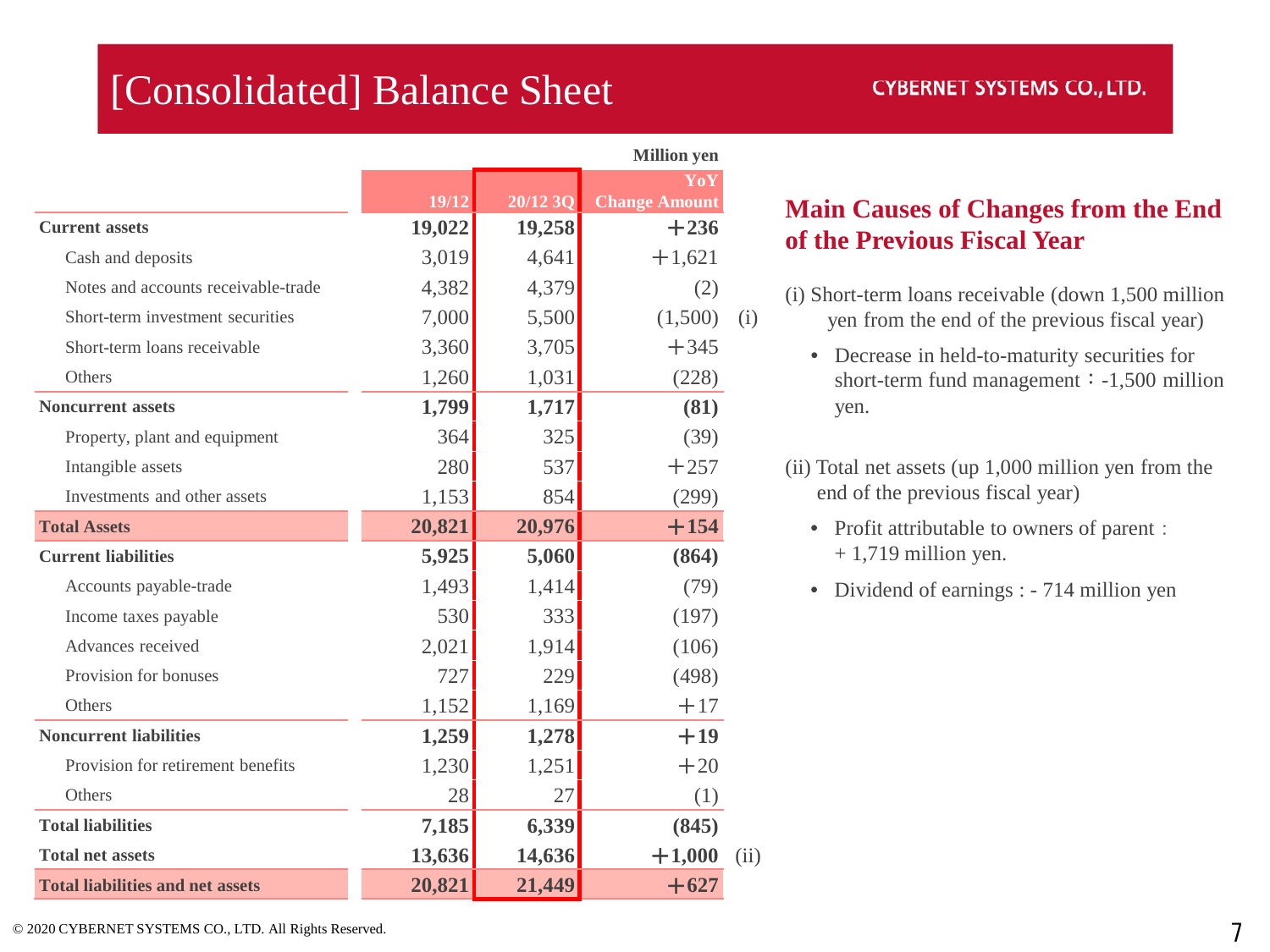### [Consolidated] Cash Flow Statement

|  |  | <b>Million</b> yen |  |
|--|--|--------------------|--|
|--|--|--------------------|--|

|                                                             | 19/12 30       | 20/12 30                  | <b>YoY</b>    |
|-------------------------------------------------------------|----------------|---------------------------|---------------|
|                                                             |                | (cumulative) (cumulative) | <b>Change</b> |
|                                                             | <b>Results</b> | <b>Results</b>            | <b>Amount</b> |
| Net cash provided by operating activities                   | 2,029          | 1,559                     | (469)         |
| Net cash provided by investing activities                   | (531)          | (655)                     | (123)         |
| Net cash provided by financing activities                   | (510)          | (740)                     | (230)         |
| Effect of exchange rate change on cash and cash equivalents | (65)           | (37)                      | $+28$         |
| Net decrease in cash and cash equivalents                   | 921            | 126                       | (794)         |
| Cash and cash equivalents at beginning of period            | 8,378          | 9,935                     | $+1,556$      |
| Cash and cash equivalents at end of period                  | 9,299          | 10,062                    | $+762$        |

#### **Main Causes of Year-on-Year Changes**

| <b>Item</b>                               | <b>Causes of Changes</b>                                                                             |
|-------------------------------------------|------------------------------------------------------------------------------------------------------|
|                                           | Net cash provided by operating activities Decreased due to increase in payment of income taxes, etc. |
| Net cash provided by investing activities | Decreased due to increase in expenses of acquisition of intangible<br>assets, etc.                   |
| Net cash provided by financing activities | Decreased due to increase in payment of dividends, etc.                                              |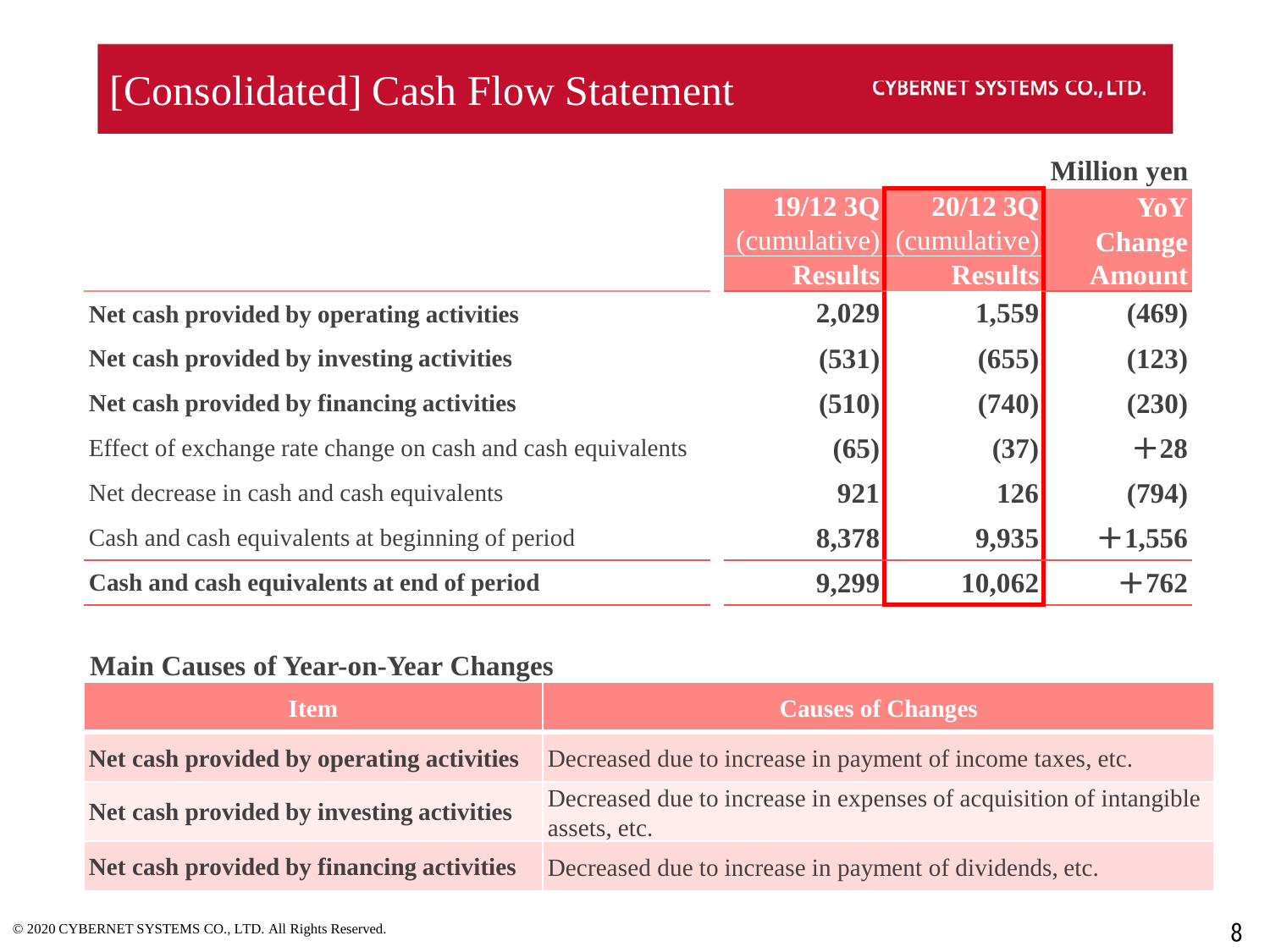## [Consolidated] Quarterly Net sales

#### **CYBERNET SYSTEMS CO., LTD.**

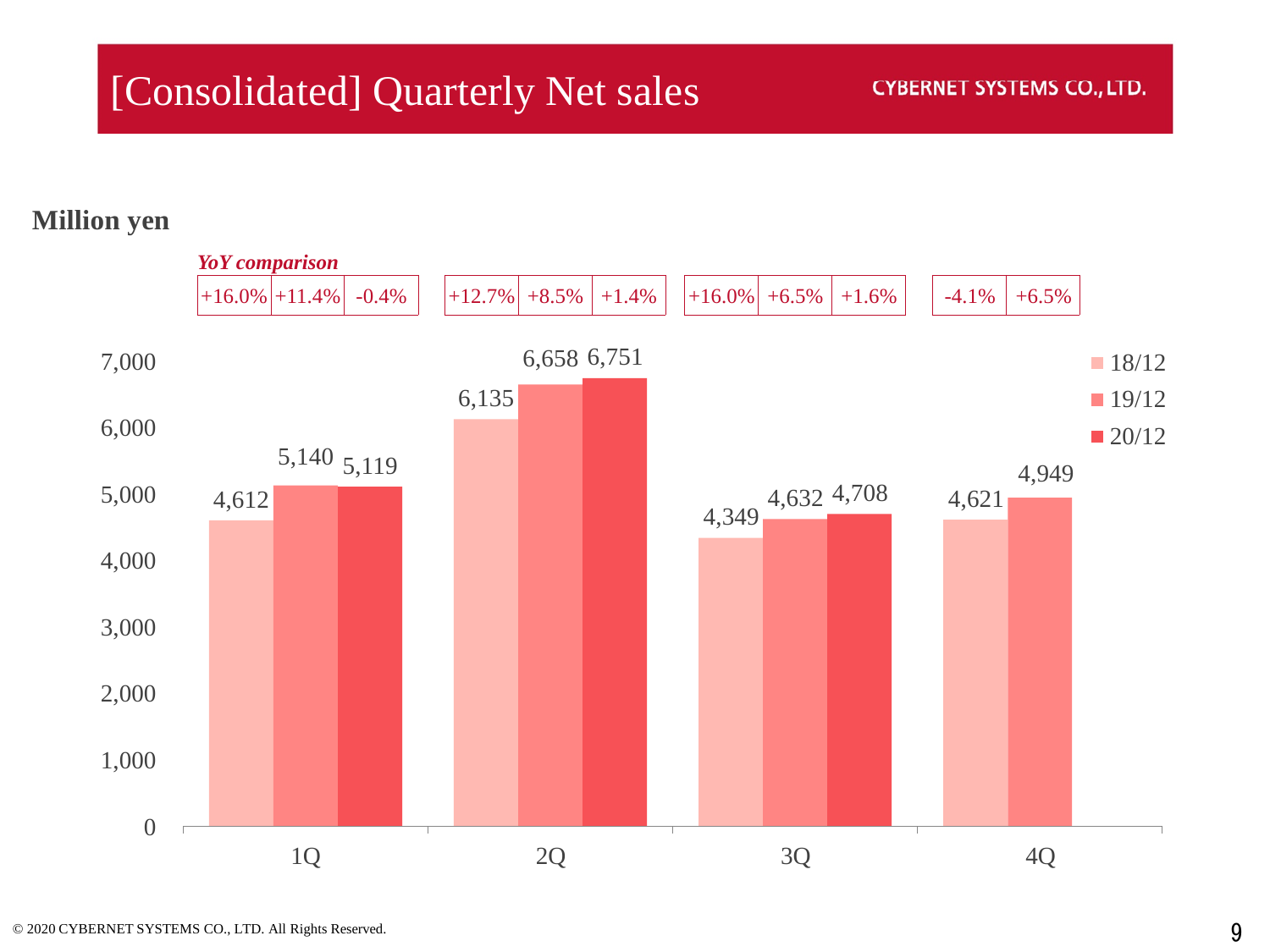### [Consolidated] Overview of Results by Segment

#### **CYBERNET SYSTEMS CO., LTD.**

#### **Million yen**

|                               | 19/12 3Q (cumulative) |                  | 20/12 3Q (cumulative) |                  | YoY           | YoY           |
|-------------------------------|-----------------------|------------------|-----------------------|------------------|---------------|---------------|
|                               |                       | <b>Component</b> |                       | <b>Component</b> | <b>Change</b> | <b>Change</b> |
|                               | <b>Results</b>        | ratio            | <b>Results</b>        | ratio            | <b>Amount</b> | $\frac{6}{9}$ |
| <b>Total Net sales</b>        | 16,431                | $100.0\%$        | 16,579                | $100.0\%$        | $+148$        | $+0.9\%$      |
| <b>CAE</b>                    | 13,567                | 82.6%            | 13,529                | 81.6%            | (37)          | $(0.3\%)$     |
| IT                            | 2,863                 | 17.4%            | 3,049                 | 18.4%            | $+186$        | $+6.5\%$      |
| <b>Elimination</b>            |                       |                  |                       |                  |               |               |
| <b>Total Operating income</b> | 1,956                 |                  | 2,596                 |                  | $+639$        | $+32.7%$      |
| <b>CAE</b>                    | 2,779                 |                  | 3,354                 |                  | $+575$        | $+20.7\%$     |
| <b>TT</b>                     | 245                   |                  | 229                   |                  | (15)          | $(6.5\%)$     |
| <b>Elimination</b>            | (1,068)               |                  | (987)                 |                  | $+80$         |               |

#### **Points of Results by Segment**

| <b>Segment</b> | <b>Point</b>                                                                                                                                                                                  |
|----------------|-----------------------------------------------------------------------------------------------------------------------------------------------------------------------------------------------|
| <b>CAE</b>     | Software maintenance sales were steady, but total Net sales decreased due to sluggish of sales of<br>engineering services in Japan, etc. Operating income increased due to unused costs, etc. |
| <b>IT</b>      | Total Net sales increased due to steady growth of security-related solutions. Operating income<br>decreased due to sluggish of sales of other fields.                                         |

(Note) CAE: CAE Solution Services IT: IT Solution Services

© 2020 CYBERNET SYSTEMS CO., LTD. All Rights Reserved. 10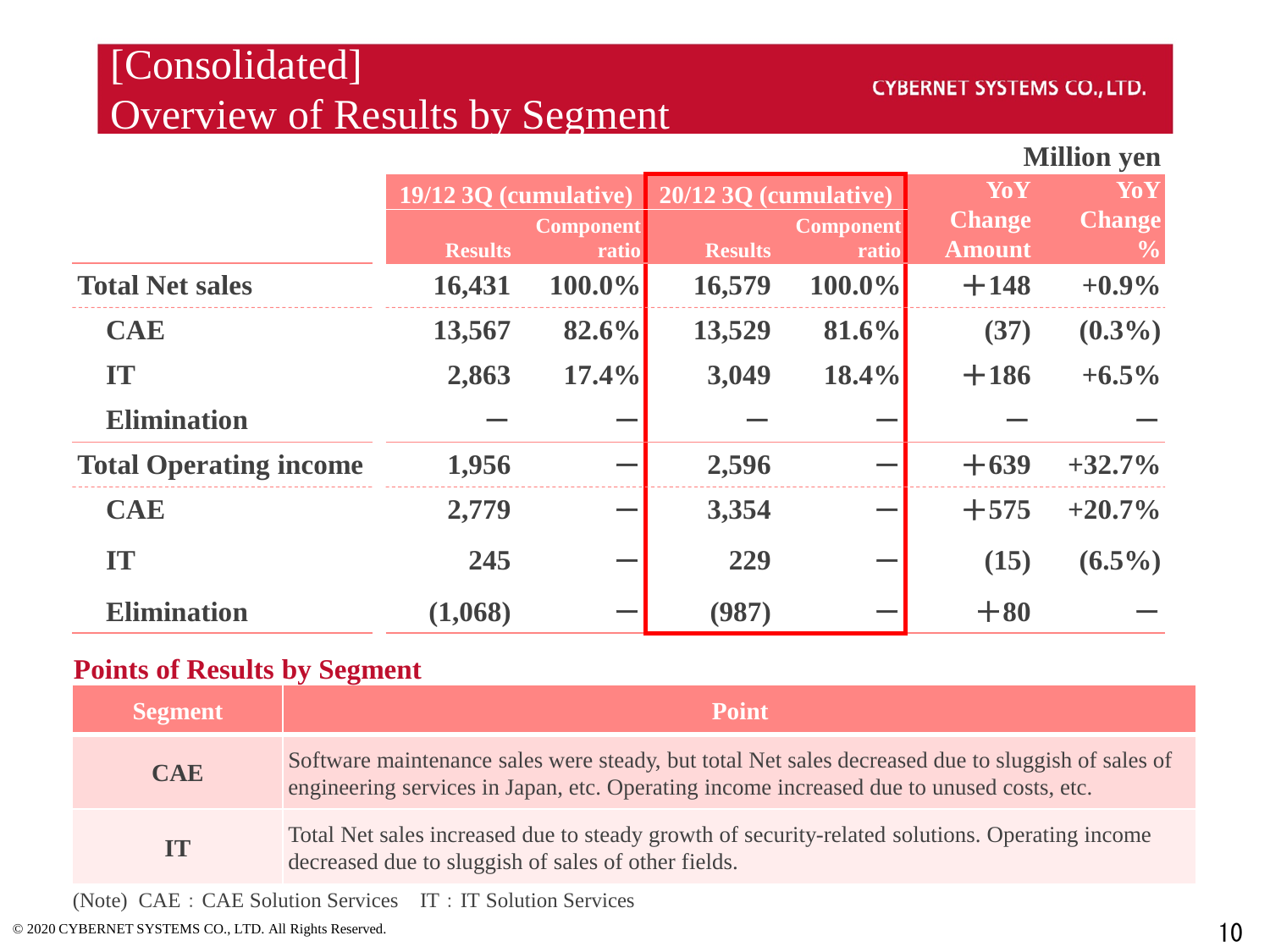### [Consolidated] Composition ratio of Net sales

<**First three quarters of the fiscal year**>

#### **Net sales by sales form Net sales by region**



(Note) Classification of Net sales by sales form is as follows:

- ・Distributor : Distribution business of CAE solution services and IT solution services
- ・In-house : In-house developed products of CAE solution services and IT solution services
- ・Service : Services of CAE solution services and IT solution services

#### **CYBERNET SYSTEMS CO., LTD.**



(Note) The region identification has changed from sales region to end user region.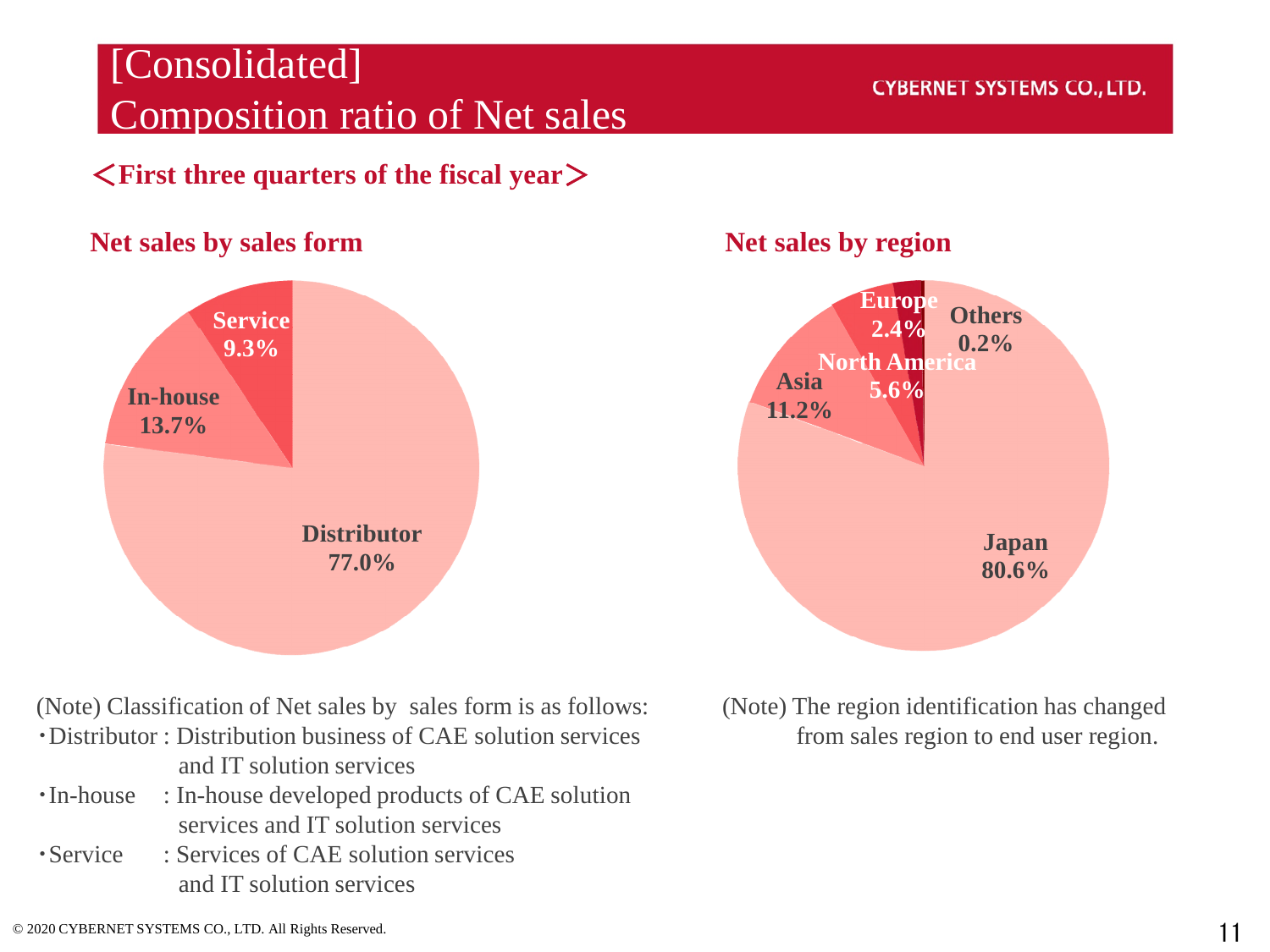#### <**Third quarter of the fiscal year**>

|                    | 19/12 3Q       |                           | 20/1230        |                    | YoY                            | YoY                             |
|--------------------|----------------|---------------------------|----------------|--------------------|--------------------------------|---------------------------------|
|                    | <b>Results</b> | <b>Component</b><br>ratio | <b>Results</b> | Component<br>ratio | <b>Change</b><br><b>Amount</b> | <b>Change</b><br>$\frac{6}{10}$ |
| <b>Distributor</b> | 3,221          | $69.5\%$                  | 3,460          | $73.5\%$           | $+239$                         | $+7.4\%$                        |
| In-house           | 778            | $16.8\%$                  | 755            | $16.0\%$           | (23)                           | $(3.0\%)$                       |
| <b>Service</b>     | 632            | $13.6\%$                  | 492            | $10.5\%$           | (140)                          | $(22.2\%)$                      |
| <b>Total</b>       | 4,632          | $100.0\%$                 | 4,708          | $100.0\%$          | $+76$                          | $+1.6\%$                        |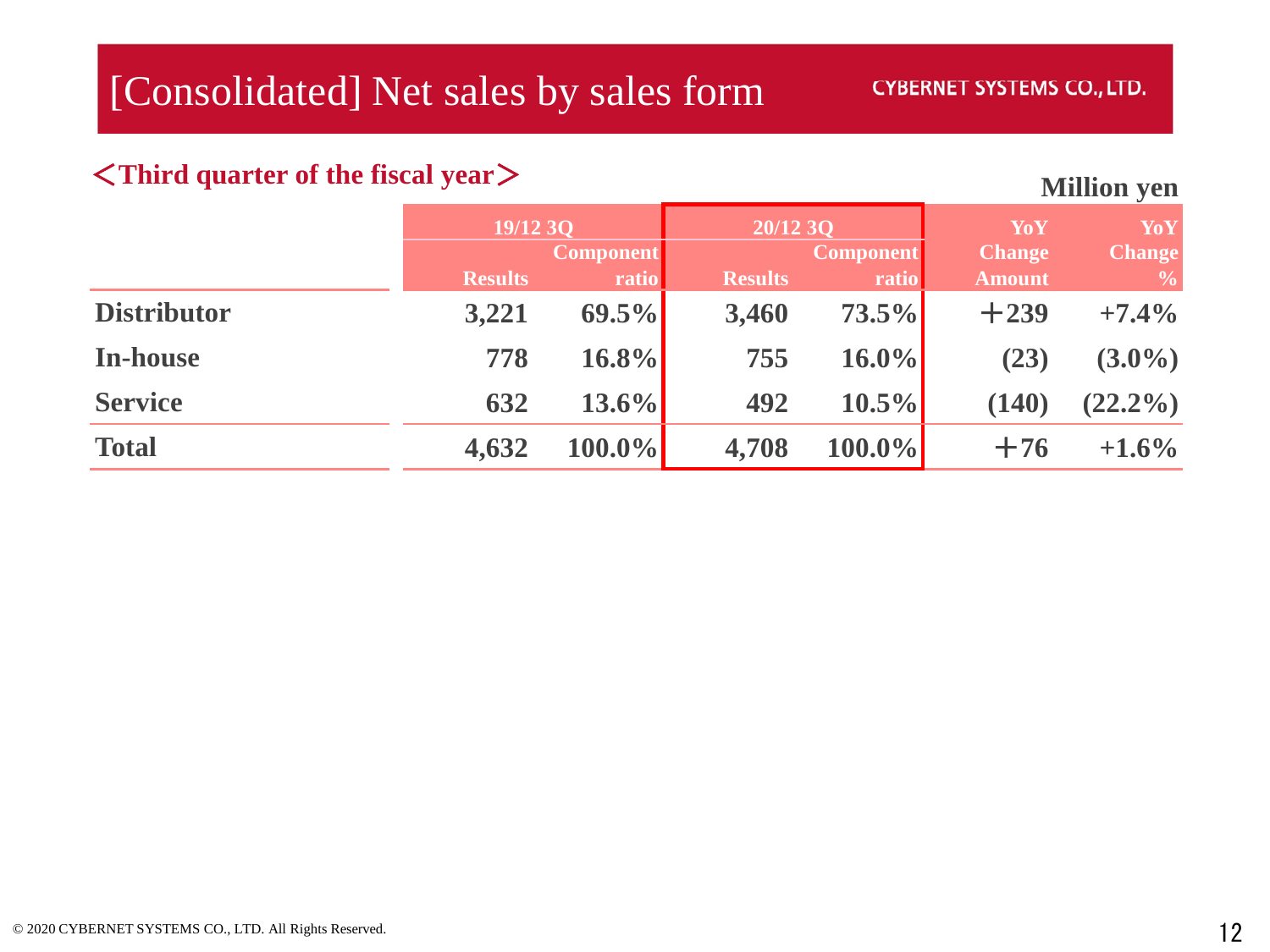#### <**First three quarters of the fiscal year**>

|                    | $19/12$ 3Q (cumulative) |                           | 20/12 3Q (cumulative) |                           | YoY                            | YoY                            |
|--------------------|-------------------------|---------------------------|-----------------------|---------------------------|--------------------------------|--------------------------------|
|                    | <b>Results</b>          | <b>Component</b><br>ratio | <b>Results</b>        | <b>Component</b><br>ratio | <b>Change</b><br><b>Amount</b> | <b>Change</b><br>$\frac{6}{9}$ |
| <b>Distributor</b> | 12,158                  | $74.0\%$                  | 12,772                | $77.0\%$                  | $+613$                         | $+5.0\%$                       |
| In-house           | 2,366                   | 14.4%                     | 2,271                 | $13.7\%$                  | (94)                           | $(4.0\%)$                      |
| <b>Service</b>     | 1,906                   | $11.6\%$                  | 1,535                 | $9.3\%$                   | (370)                          | $(19.4\%)$                     |
| <b>Total</b>       | 16,431                  | $100.0\%$                 | 16,579                | $100.0\%$                 | $+148$                         | $+0.9\%$                       |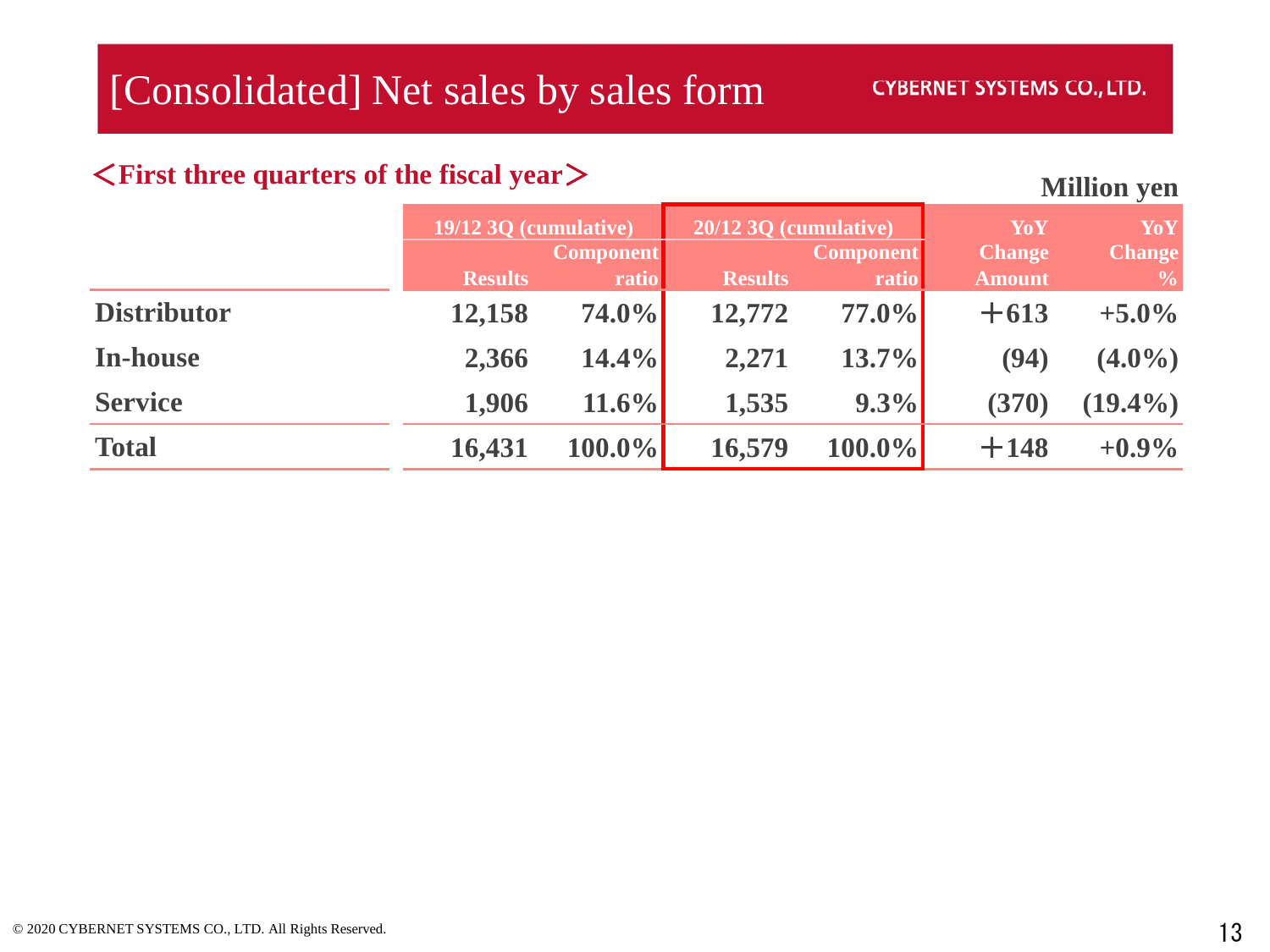#### <**Third quarter of the fiscal year**>

**Million yen**

|                      | 19/12 3Q       |                           | 20/12 3Q       |                           | YoY                            | YoY                            |
|----------------------|----------------|---------------------------|----------------|---------------------------|--------------------------------|--------------------------------|
|                      | <b>Results</b> | <b>Component</b><br>ratio | <b>Results</b> | <b>Component</b><br>ratio | <b>Change</b><br><b>Amount</b> | <b>Change</b><br>$\frac{6}{6}$ |
| <b>Japan</b>         | 3,537          | 76.4%                     | 3,572          | 75.9%                     | $+34$                          | $+1.0\%$                       |
| <b>Asia</b>          | 609            | $13.2\%$                  | 670            | $14.2\%$                  | $+61$                          | $+10.0\%$                      |
| <b>North America</b> | 319            | 6.9%                      | 311            | 6.6%                      | (7)                            | $(2.4\%)$                      |
| <b>Europe</b>        | 146            | $3.2\%$                   | 137            | 2.9%                      | (9)                            | $(6.4\%)$                      |
| <b>Others</b>        | 19             | $0.4\%$                   | <b>16</b>      | $0.4\%$                   | (2)                            | $(13.3\%)$                     |
| <b>Total</b>         | 4,632          | $100.0\%$                 | 4,708          | $100.0\%$                 | $+76$                          | $+1.6\%$                       |

(Note) The region identification has changed from sales region to end user region.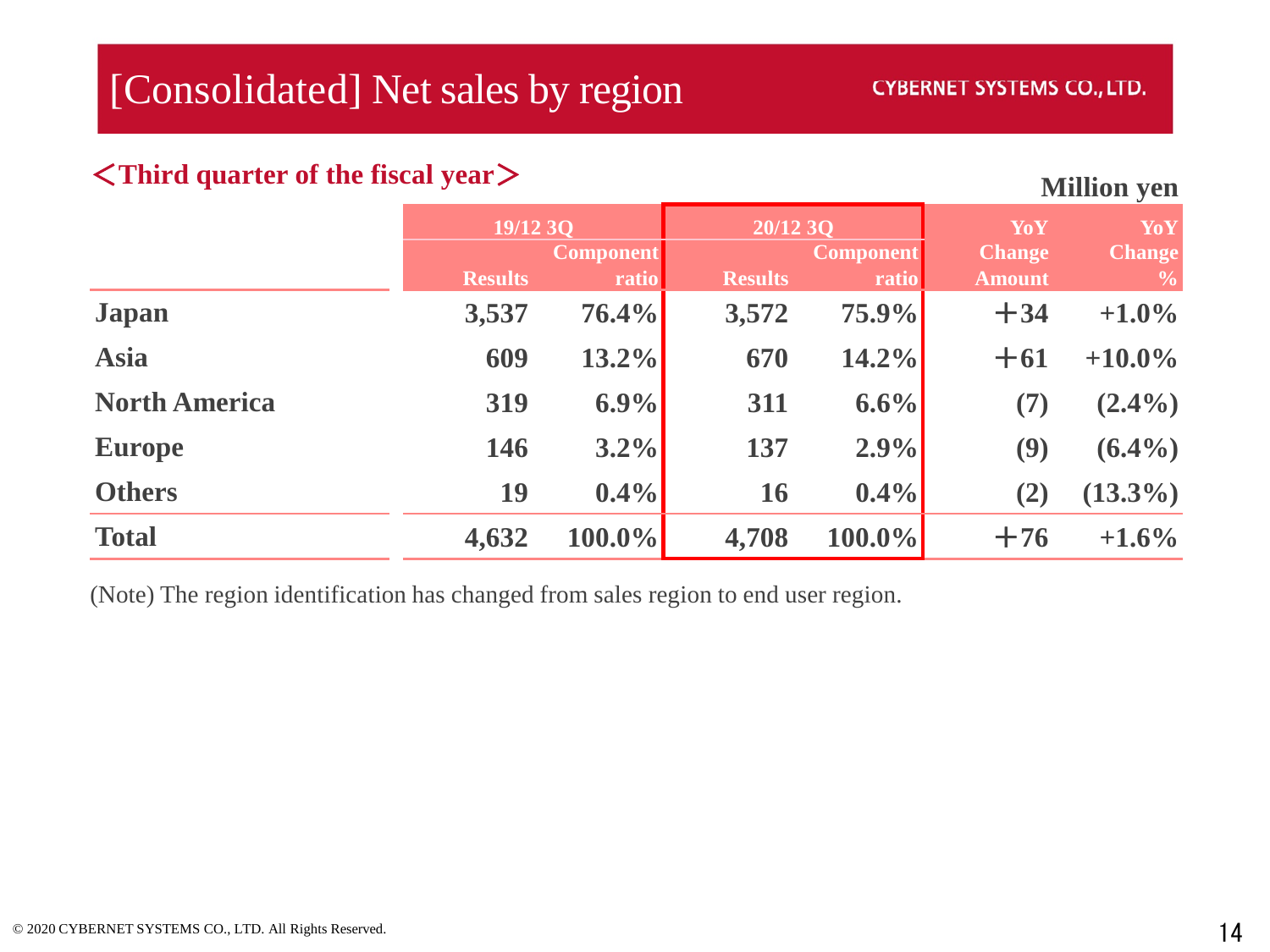#### <**First three quarters of the fiscal year**>

#### **Million yen**

|                      | 19/12 3Q (cumulative) |                           | 20/12 3Q (cumulative) |                           | YoY                            | YoY                            |
|----------------------|-----------------------|---------------------------|-----------------------|---------------------------|--------------------------------|--------------------------------|
|                      | <b>Results</b>        | <b>Component</b><br>ratio | <b>Results</b>        | <b>Component</b><br>ratio | <b>Change</b><br><b>Amount</b> | <b>Change</b><br>$\frac{6}{6}$ |
| <b>Japan</b>         | 13,249                | $80.6\%$                  | 13,362                | $80.6\%$                  | $+112$                         | $+0.9\%$                       |
| <b>Asia</b>          | 1,757                 | 10.7%                     | 1,854                 | $11.2\%$                  | $+96$                          | $+5.5\%$                       |
| <b>North America</b> | 943                   | 5.7%                      | 927                   | $5.6\%$                   | (16)                           | $(1.7\%)$                      |
| <b>Europe</b>        | 429                   | 2.6%                      | 397                   | $2.4\%$                   | (31)                           | $(7.3\%)$                      |
| <b>Others</b>        | 51                    | 0.3%                      | 37                    | $0.2\%$                   | (13)                           | $(26.7\%)$                     |
| <b>Total</b>         | 16,431                | $100.0\%$                 | 16,579                | $100.0\%$                 | $+148$                         | $+0.9\%$                       |

(Note) The region identification has changed from sales region to end user region.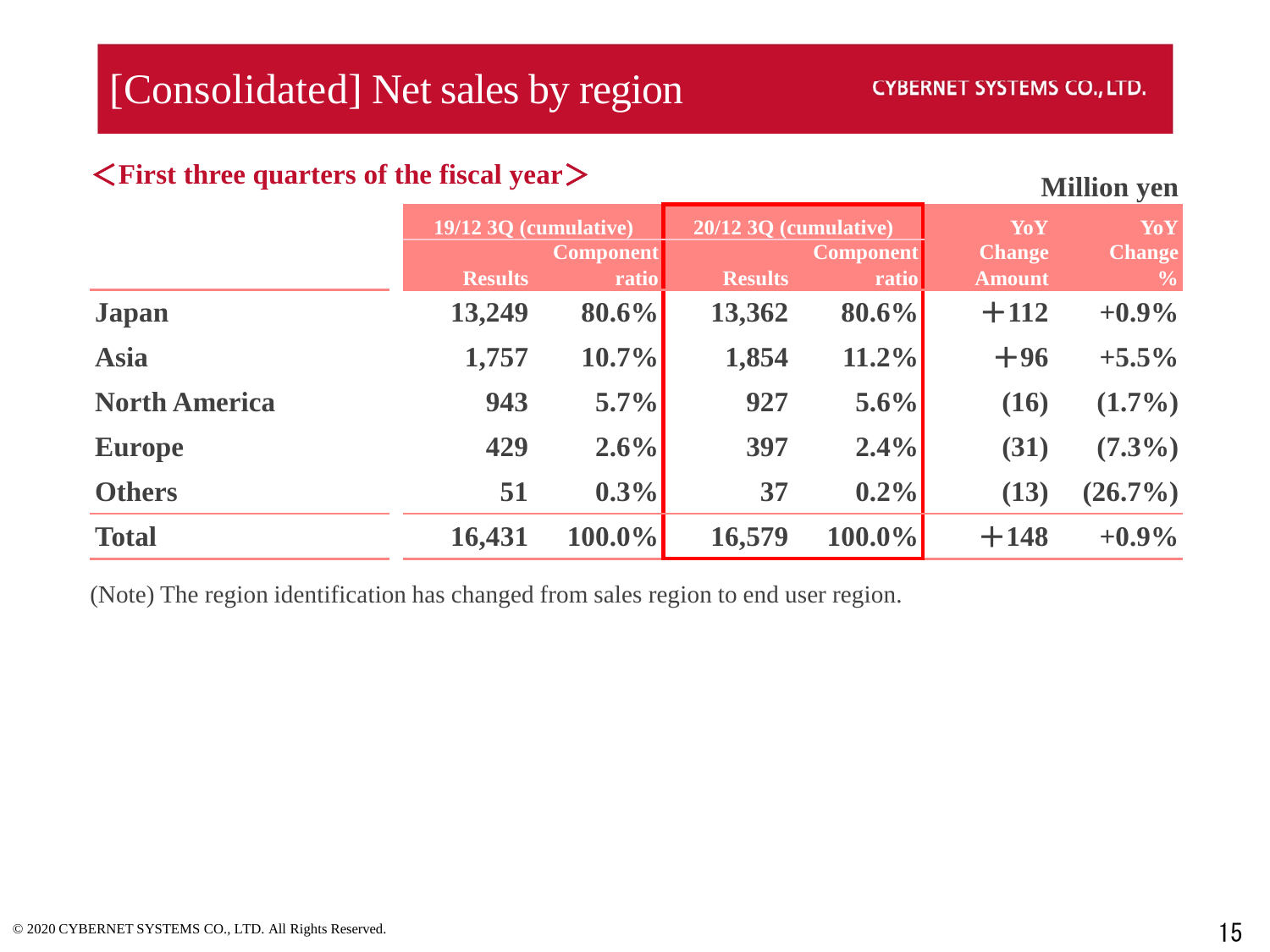### [Non-consolidated] Net sales by Category of Industry

#### <**Third quarter of the fiscal year**>

|                                                                  | 19/12 3Q       |                           | 20/12 3Q       |                           | YoY                            | YoY                            |
|------------------------------------------------------------------|----------------|---------------------------|----------------|---------------------------|--------------------------------|--------------------------------|
|                                                                  | <b>Results</b> | <b>Component</b><br>ratio | <b>Results</b> | <b>Component</b><br>ratio | <b>Change</b><br><b>Amount</b> | <b>Change</b><br>$\frac{0}{0}$ |
| <b>Electrical equipment</b>                                      | 853            | $24.0\%$                  | 789            | 22.3%                     | (63)                           | $(7.5\%)$                      |
| <b>Machinery &amp; Precision Machinery</b>                       | 607            | $17.0\%$                  | 752            | 21.2%                     | $+145$                         | $+23.9\%$                      |
| <b>Transportation equipment</b>                                  | 529            | 14.9%                     | 506            | 14.3%                     | (23)                           | $(4.4\%)$                      |
| Other manufacturing industry                                     | 590            | 16.6%                     | 567            | $16.0\%$                  | (22)                           | $(3.8\%)$                      |
| <b>Education institution</b><br>government and municipal offices | 272            | 7.7%                      | 216            | 6.1%                      | (55)                           | $(20.5\%)$                     |
| <b>Telecommunication industry</b>                                | 192            | 5.4%                      | 162            | $4.6\%$                   | (30)                           | $(15.7\%)$                     |
| <b>Others</b>                                                    | 516            | 14.5%                     | 550            | $15.5\%$                  | $+34$                          | $+6.7\%$                       |
| <b>Total</b>                                                     | 3,562          | $100.0\%$                 | 3,546          | $100.0\%$                 | (16)                           | $(0.5\%)$                      |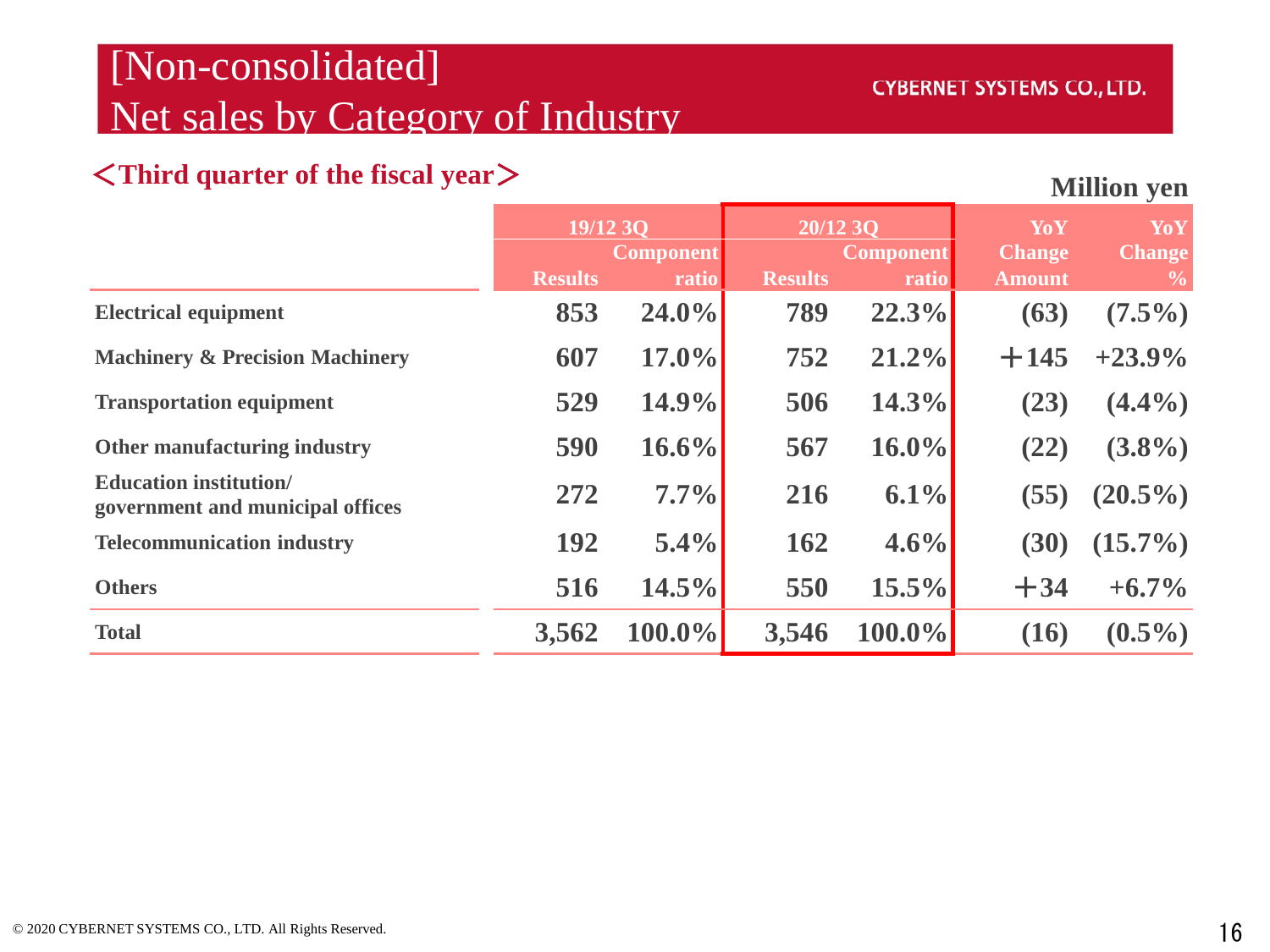### [Non-consolidated] Net sales by Category of Industry

#### <**First three quarters of the fiscal year**>

|                                                                   | 19/12 3Q (cumulative) |                           | 20/12 3Q (cumulative) |                           | YoY<br><b>Change</b> | YoY<br><b>Change</b> |
|-------------------------------------------------------------------|-----------------------|---------------------------|-----------------------|---------------------------|----------------------|----------------------|
|                                                                   | <b>Results</b>        | <b>Component</b><br>ratio | <b>Results</b>        | <b>Component</b><br>ratio | <b>Amount</b>        | $\frac{0}{0}$        |
| <b>Electrical equipment</b>                                       | 3,852                 | 28.9%                     | 3,589                 | 27.0%                     | (263)                | $(6.8\%)$            |
| <b>Machinery &amp; Precision Machinery</b>                        | 2,094                 | 15.7%                     | 2,471                 | $18.6\%$                  | $+377$               | $+18.0\%$            |
| <b>Transportation equipment</b>                                   | 1,959                 | 14.7%                     | 1,550                 | 11.7%                     | (409)                | $(20.9\%)$           |
| Other manufacturing industry                                      | 1,760                 | $13.2\%$                  | 1,944                 | 14.6%                     | $+184$               | $+10.5\%$            |
| <b>Education institution/</b><br>government and municipal offices | 1,075                 | 8.1%                      | 989                   | 7.5%                      | (85)                 | $(8.0\%)$            |
| <b>Telecommunication industry</b>                                 | 796                   | $6.0\%$                   | 718                   | $5.4\%$                   | (78)                 | $(9.8\%)$            |
| <b>Others</b>                                                     | 1,777                 | 13.3%                     | 2,018                 | $15.2\%$                  | $+240$               | $+13.5\%$            |
| <b>Total</b>                                                      | 13,317                | $100.0\%$                 | 13,281                | $100.0\%$                 | (35)                 | $(0.3\%)$            |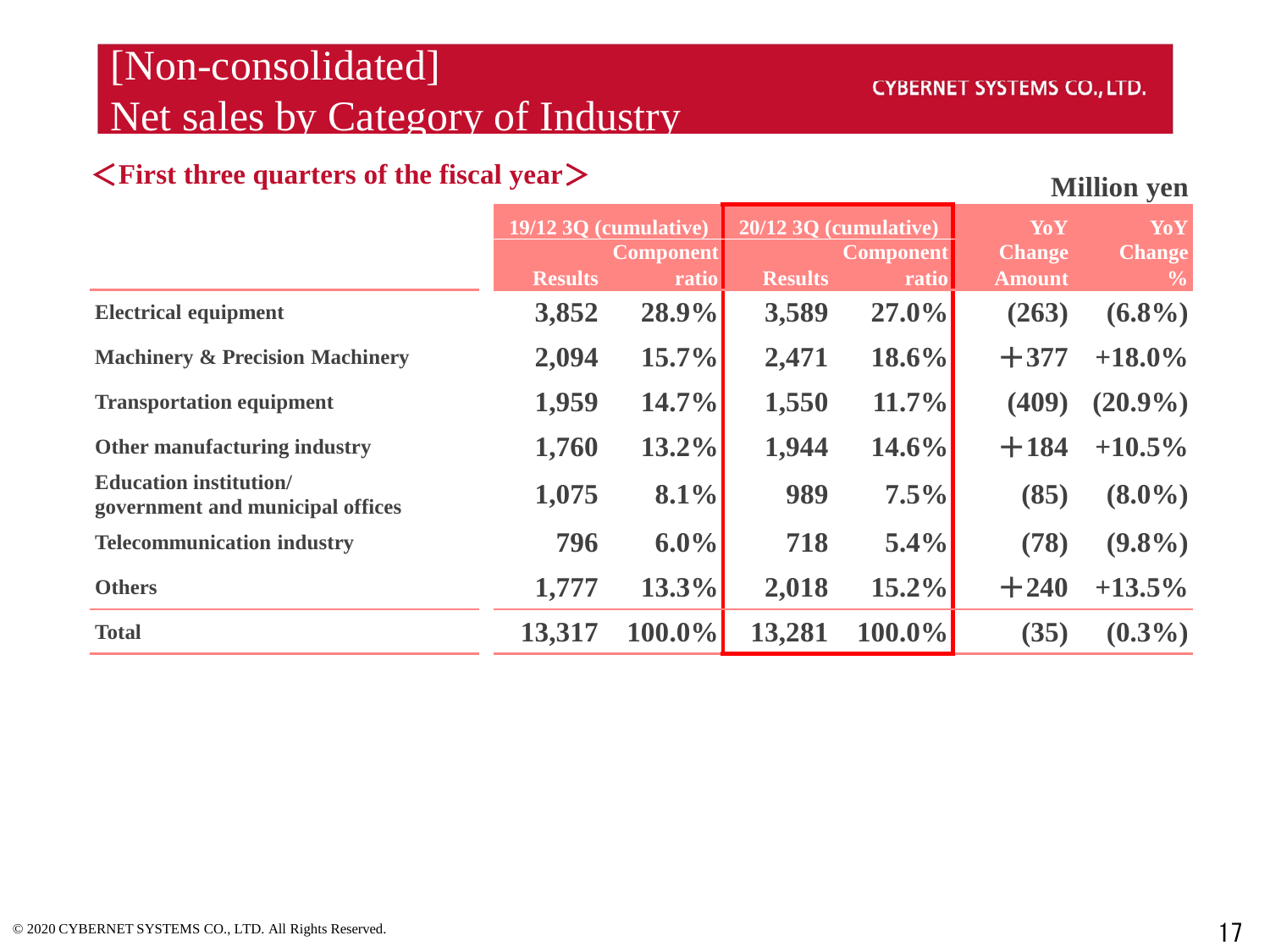### [Non-consolidated] Net sales by Contract type

#### <**Third quarter of the fiscal year**>

|                     | 19/12 3Q       |                  | 20/12 3Q         |           | YoY           | YoY                                  |
|---------------------|----------------|------------------|------------------|-----------|---------------|--------------------------------------|
|                     |                | <b>Component</b> | <b>Component</b> |           | <b>Change</b> | <b>Change</b>                        |
|                     | <b>Results</b> | ratio            | <b>Results</b>   | ratio     | <b>Amount</b> | $\overline{\mathbf{Q}}_{\mathbf{0}}$ |
| <b>Licenses</b>     | 2,944          | $100.0\%$        | 3,043            | $100.0\%$ | $+98$         | $+3.4\%$                             |
| <b>New licenses</b> | 1,122          | $38.1\%$         | 1,042            | 34.3%     | (79)          | $(7.1\%)$                            |
| <b>Renewals</b>     | 1,822          | 61.9%            | 2,000            | 65.7%     | $+177$        | $+9.8%$                              |
| <b>Others</b>       | 617            |                  | 503              |           | (114)         | $(18.6\%)$                           |
| <b>Total</b>        | 3,562          |                  | 3,546            |           | (16)          | $(0.5\%)$                            |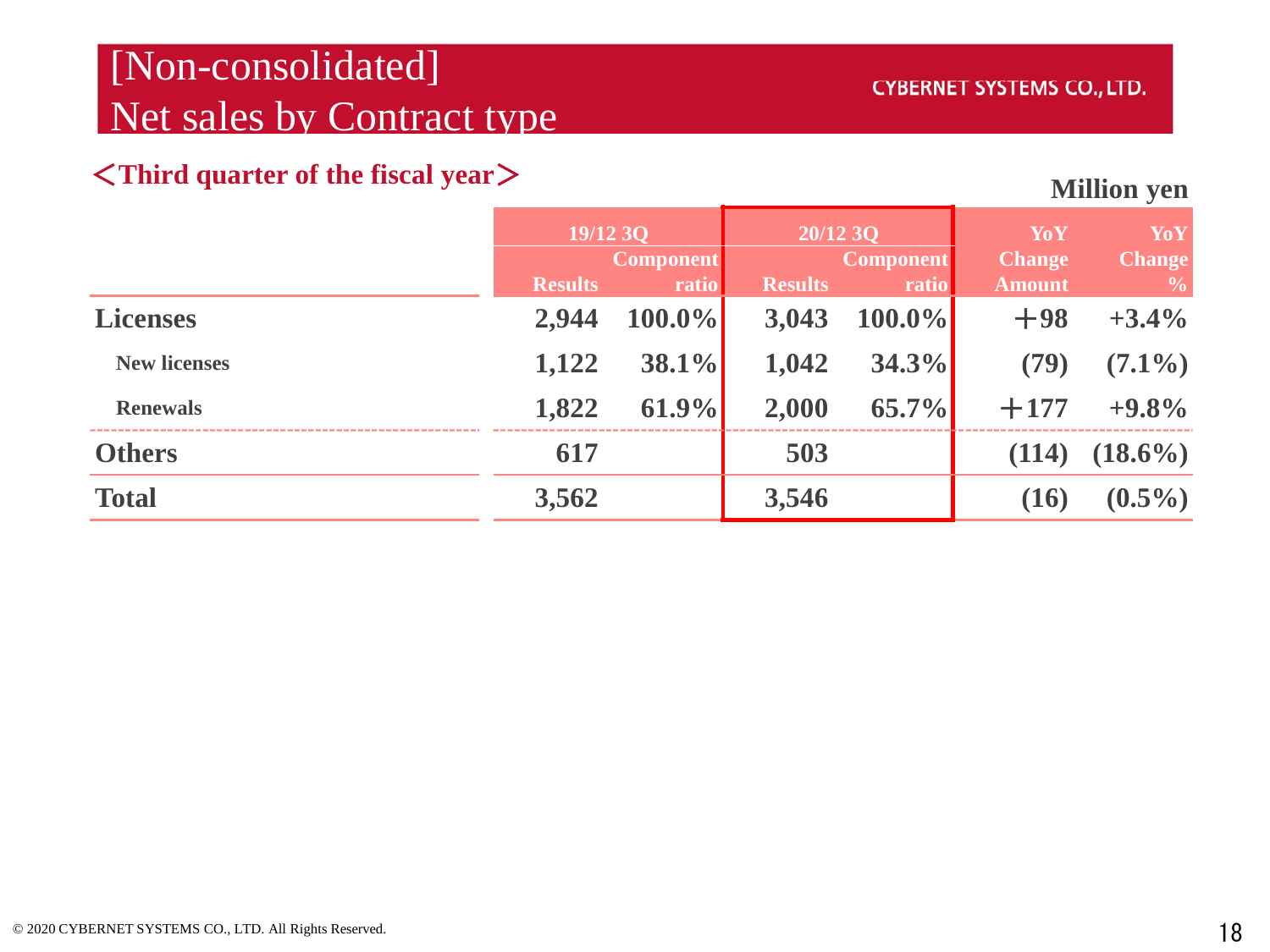### [Non-consolidated] Net sales by Contract type

#### <**First three quarters of the fiscal year**>

|                     | 19/12 3Q (cumulative) |                           | 20/12 3Q (cumulative) |                           | YoY                            | YoY                            |
|---------------------|-----------------------|---------------------------|-----------------------|---------------------------|--------------------------------|--------------------------------|
|                     | <b>Results</b>        | <b>Component</b><br>ratio | <b>Results</b>        | <b>Component</b><br>ratio | <b>Change</b><br><b>Amount</b> | <b>Change</b><br>$\frac{0}{0}$ |
| <b>Licenses</b>     | 11,632                | $100.0\%$                 | 11,989                | $100.0\%$                 | $+356$                         | $+3.1\%$                       |
| <b>New licenses</b> | 3,929                 | 33.8%                     | 3,745                 | $31.2\%$                  | (184)                          | $(4.7\%)$                      |
| <b>Renewals</b>     | 7,702                 | $66.2\%$                  | 8,243                 | 68.8%                     | $+540$                         | $+7.0\%$                       |
| <b>Others</b>       | 1,684                 |                           | 1,292                 |                           | (392)                          | $(23.3\%)$                     |
| <b>Total</b>        | 13,317                |                           | 13,281                |                           | (35)                           | $(0.3\%)$                      |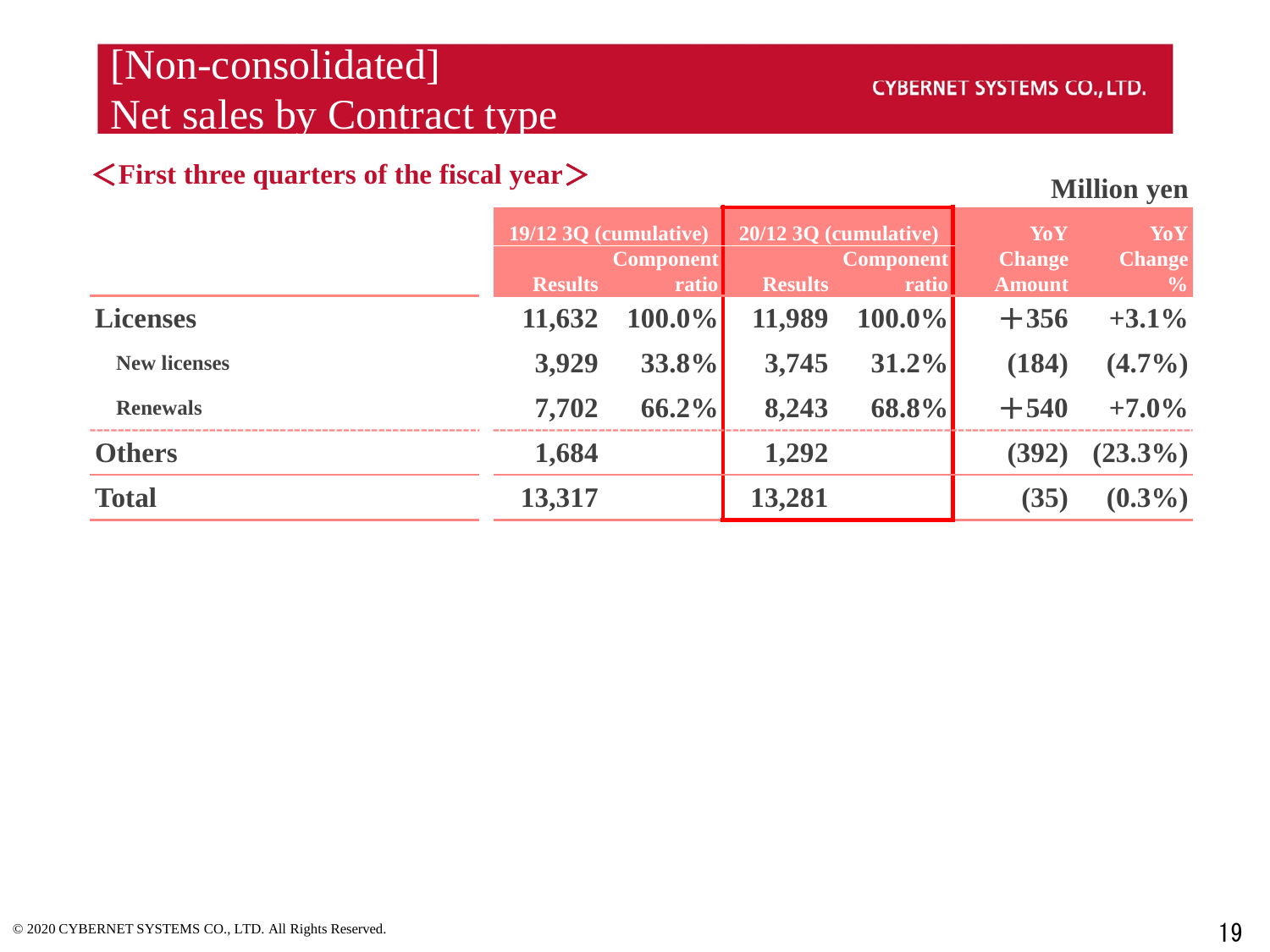**CYBERNET SYSTEMS CO., LTD.** 

## Projection for FY2020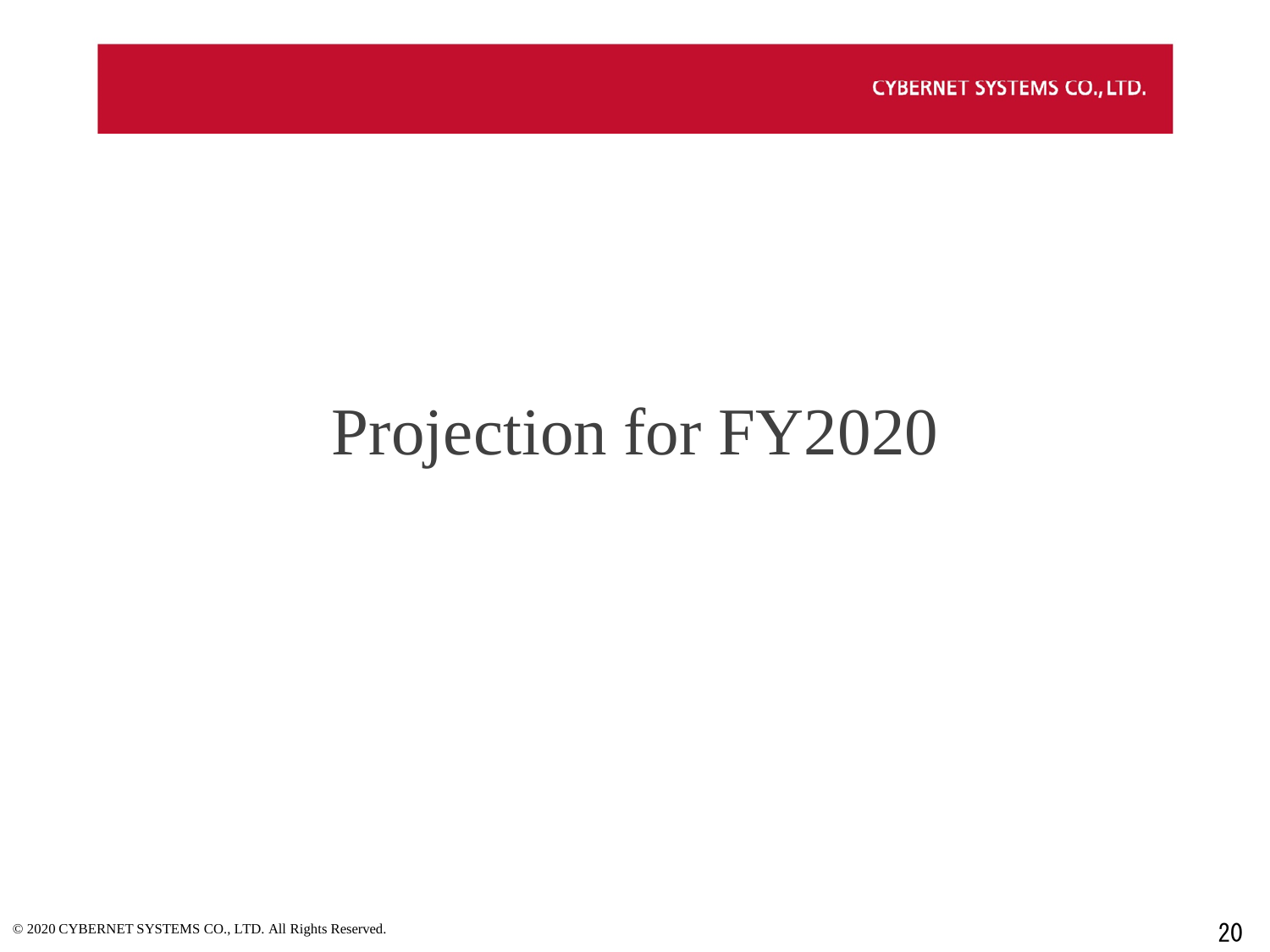### Our Initiatives in third quarter under Covid-19 pandemic

**In the third quarter, we held a total of 63 online events and seminars (total participants was 3,783) to increase contact points with customers and increase sales lead.**

#### **Our main events and seminars**

| <b>Segment</b> | <b>Events/Seminars</b>                    | <b>Event name / Seminar name</b>                                                      |
|----------------|-------------------------------------------|---------------------------------------------------------------------------------------|
|                | <b>Event</b> (organized by<br>Cybernet)   | <b>CYBERNET Solution Live 2020</b>                                                    |
|                | <b>Event</b>                              | <b>TECHNO-FRONTIER Virtual Exhibition 2020</b>                                        |
|                | <b>Seminar</b> (organized by              | DX to start from now on                                                               |
| <b>CAE</b>     | Cybernet)                                 | AI utilization seminar for improving the efficiency of design and<br>development work |
|                | <b>Seminar</b>                            | Medtech Webinar                                                                       |
|                | <b>Seminar</b>                            | <b>Techno Frontier Webinar</b>                                                        |
|                | <b>Seminar</b> (organized by<br>Cybernet) | Seminar on utilization of IoT data and deployment to digital twins                    |
| IT             | <b>Seminar</b> (organized by<br>Cybernet) | Realize easily! Telework PC security measures                                         |
|                | <b>Event</b>                              | <b>PTC Virtual DX Forum Japan 2020</b>                                                |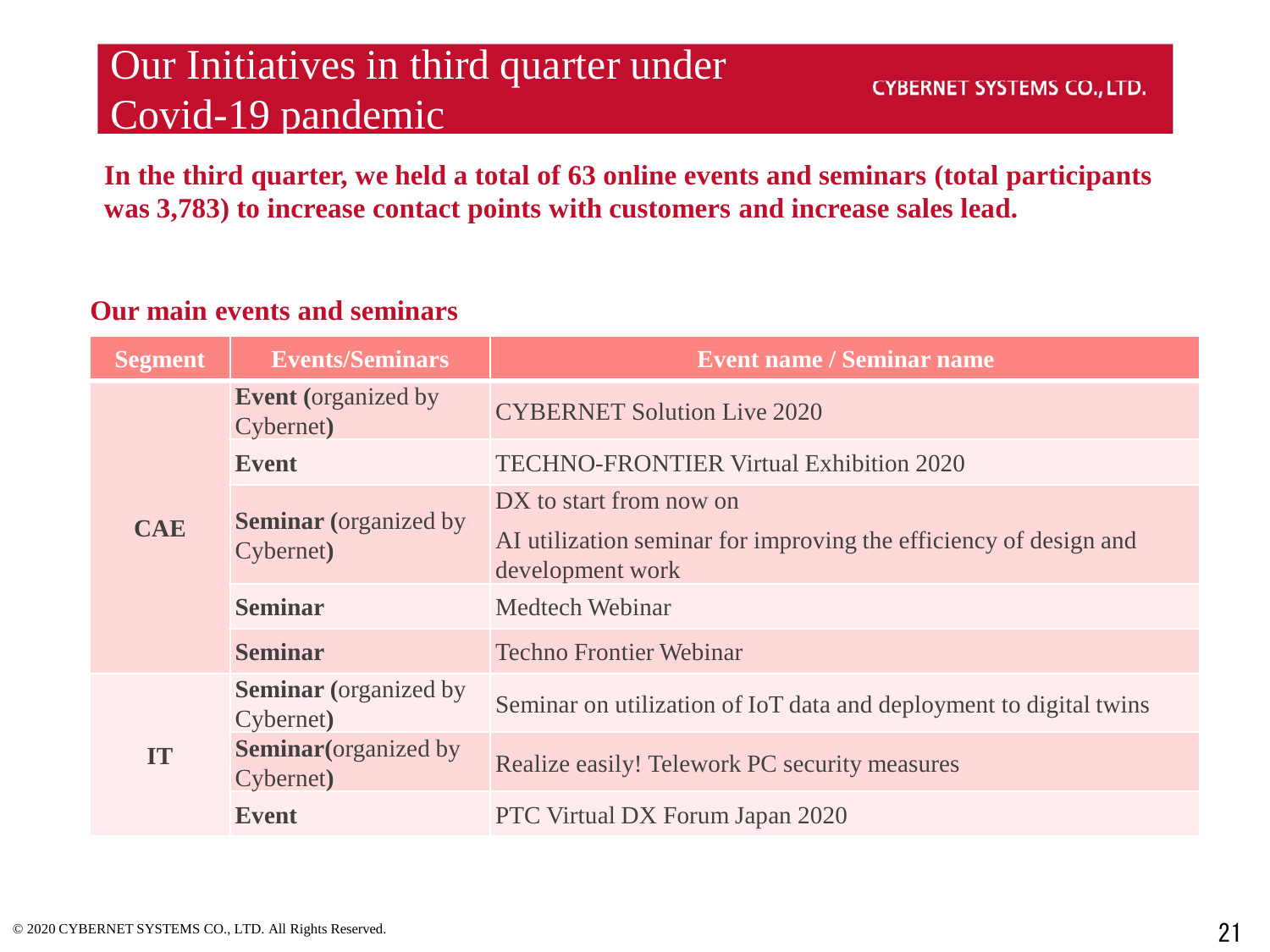### Our main efforts against COVID-19

**We are working on safety and prevention of infection of our customers, stakeholders, employees and their families, and we are working to improve productivity of operation by recognizing "coexistence with viruses = time of "With COVID-19"".**

#### **Our main efforts**

|                         | Mar<br>Apr                                                                                                                                                                                                                                                                                                                                          | May                                                                                                                                                                               | Jul<br>Jun<br>Aug<br>Oct<br>Sep                                                                                                                                                                                                                                                                                                                                                                                                                                                                         |
|-------------------------|-----------------------------------------------------------------------------------------------------------------------------------------------------------------------------------------------------------------------------------------------------------------------------------------------------------------------------------------------------|-----------------------------------------------------------------------------------------------------------------------------------------------------------------------------------|---------------------------------------------------------------------------------------------------------------------------------------------------------------------------------------------------------------------------------------------------------------------------------------------------------------------------------------------------------------------------------------------------------------------------------------------------------------------------------------------------------|
| For<br>customers<br>and | Postponing or<br>canceling events<br>or our seminars                                                                                                                                                                                                                                                                                                | Change of our<br>seminars from face-<br>to-face to online                                                                                                                         | Active participation in online events and enhancement of our online<br>seminars<br>("CYBERNET Solution Live 2020" was held from September 15th to<br>19th, with over 1,300 participants.)                                                                                                                                                                                                                                                                                                               |
| stakeholders            | Recommendation of online meeting                                                                                                                                                                                                                                                                                                                    |                                                                                                                                                                                   |                                                                                                                                                                                                                                                                                                                                                                                                                                                                                                         |
| For<br>employees        | • Wearing masks /<br>washing hands / use<br>of alcohol<br>disinfection<br>thoroughly<br>• Recommendation of<br>staggered hours of<br>work with flextime<br>system<br>• Recommendation of<br>work from home for<br>employees who find<br>it difficult to work at<br>office because of<br>temporary closures<br>of schools for their<br>children etc. | • Work from<br>home on<br>principle for<br>employees of<br>all offices<br>(Tokyo Head<br>Office, Nishi-<br>Nihon Branch<br>Office and<br>Chubu Branch<br>Office) from<br>April 13 | • Implementation of work by optimal combination of office work and<br>telework.<br>• Set work place at office or at home for each organization<br>considering characteristics of operations of each organization to<br>improve productivity from July 28.<br>• Wearing masks / washing hands / use of alcohol disinfection<br>thoroughly<br>• Ingenuity of office layout and seat arrangement to keep social<br>distancing<br>• Recommendation of staggered hours of work with flextime system,<br>etc. |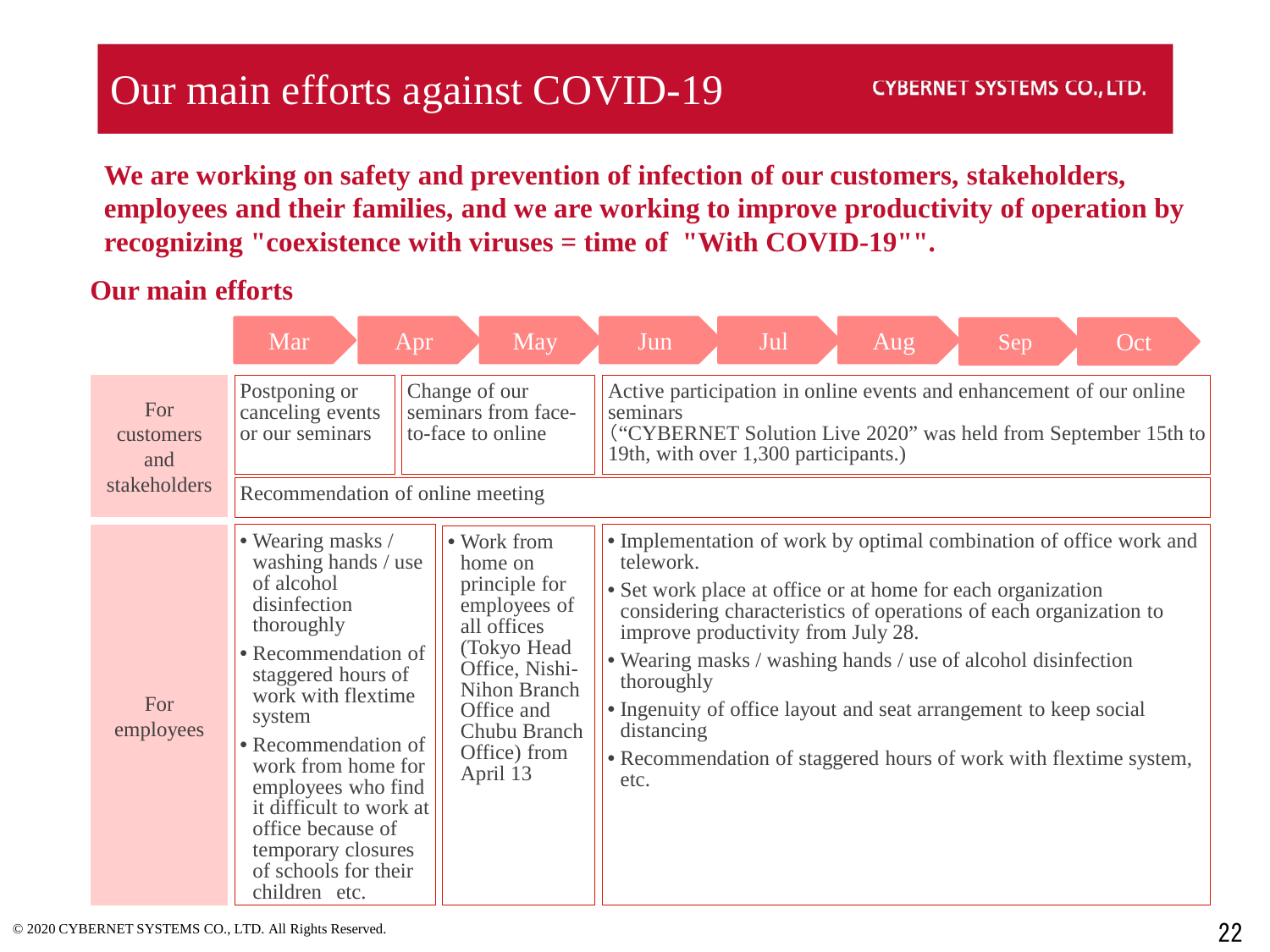### [Consolidated] Projection of Current Fiscal Year

**Million yen**

**Due to the impact of the spread of COVID-19, the trend in the fourth quarter remains uncertain, so there is no change in the Projection of Current Fiscal Year at this time. Revision of the projection will be disclosed promptly, in case it is considered necessary in the future.**

|                                                |                |                   |               | ічніцоп уеп   |
|------------------------------------------------|----------------|-------------------|---------------|---------------|
|                                                | 19/12          | <b>20/12E</b>     | YoY           | YoY           |
|                                                |                |                   | <b>Change</b> | <b>Change</b> |
|                                                | <b>Results</b> | <b>Projection</b> | <b>Amount</b> | $\frac{6}{9}$ |
| Net sales                                      | 21,350         | 22,000            | $+649$        | $+3.0\%$      |
| Operating income                               | 2,020          | 2,060             | $+39$         | $+2.0\%$      |
| Operating income margin                        | 9.5%           | $9.4\%$           | (0.1pt)       |               |
| Ordinary income                                | 2,145          | 2,140             | (5)           | $(0.3\%)$     |
| Ordinary income margin                         | $10.0\%$       | $9.7\%$           | (0.3pt)       |               |
| Profit attributable to owners of parent        | 1,258          | 1,300             | $+41$         | $+3.3\%$      |
| Profit attributable to owners of parent margin | 5.9%           | 5.9%              | $+0.0pt$      |               |
|                                                |                |                   |               |               |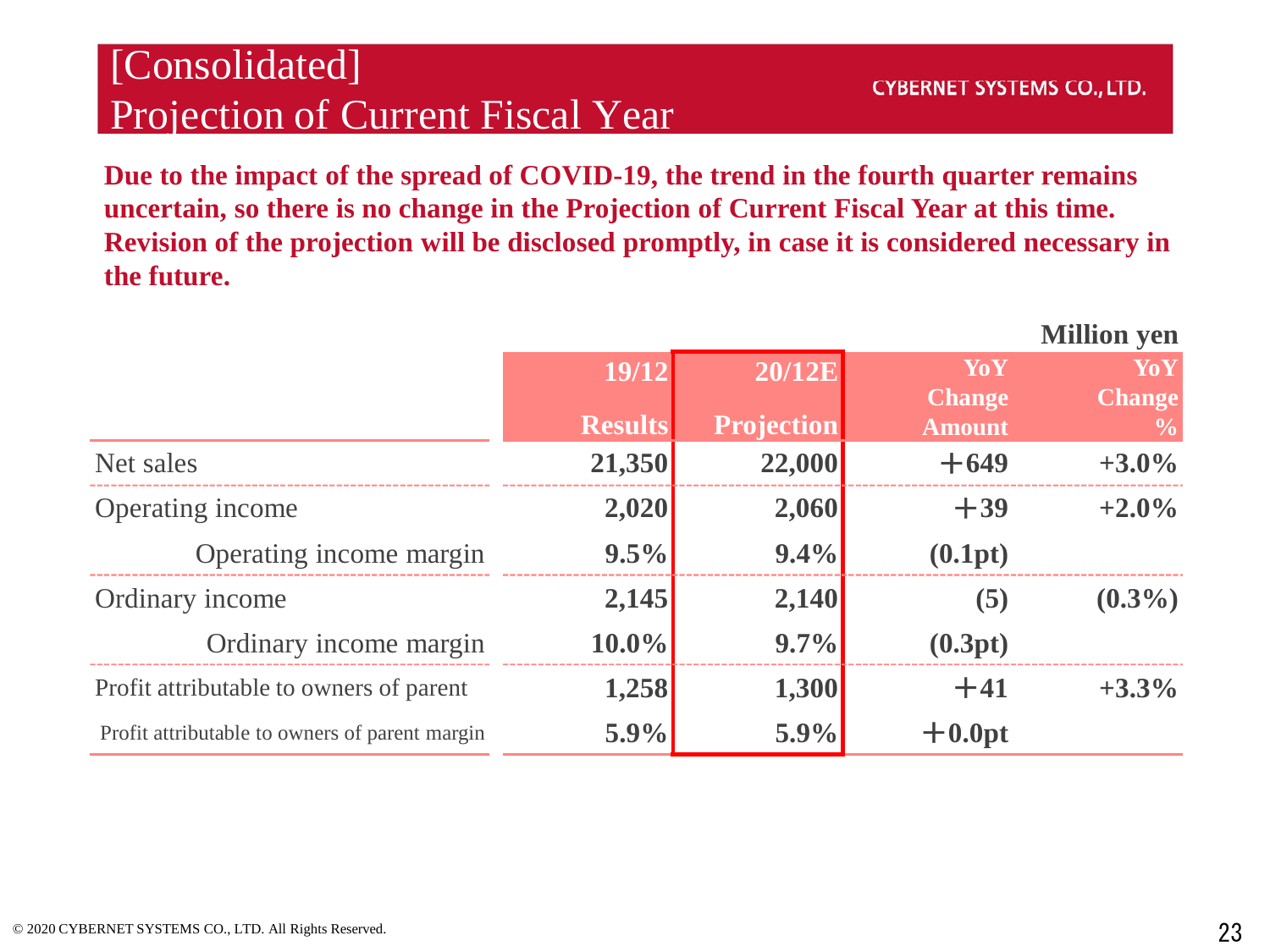### [Consolidated] Dividend Estimate for Current Fiscal Year

**CYBERNET SYSTEMS CO., LTD.** 

**(unit: yen)**

**We paid interim dividends of 10.43 yen per share as initially projected. The Projection of Current Fiscal Year remains unchanged, so we will keep Year-end dividends projection unchanged.**

|                                    |               |               |               |               |                |                                     | (uniu: yen <i>)</i> |
|------------------------------------|---------------|---------------|---------------|---------------|----------------|-------------------------------------|---------------------|
|                                    | 16/12         | 17/12         | 18/12         | 19/12         |                | <b>20/12E</b>                       |                     |
|                                    | <b>Total</b>  | <b>Total</b>  | <b>Total</b>  | <b>Total</b>  | <b>Interim</b> | Year-end                            | <b>Total</b>        |
|                                    | <b>Result</b> | <b>Result</b> | <b>Result</b> | <b>Result</b> |                | <b>Result Projection Projection</b> |                     |
| Dividend per share                 | 13.00         | 15.05         | 16.52         | 20.19         | 10.43          | 10.43                               | 20.86               |
| Net income per share               | 14.83         | 30.09         | (21.07)       | 40.38         | 43.10          |                                     | 41.72               |
| Dividend payout target ratio       | 87.7%         | 50.0%         |               | $50.0\%$      |                |                                     | 50.0%               |
| (Ref.) Dividend on equity<br>ratio | $3.0\%$       | 3.4%          | 3.8%          | $4.8\%$       |                |                                     | 4.7%                |

#### **Basic Policies on Profit Distribution**

The Company considers that the policies on shareholder dividends are some of the most important issues, and basically strives to pay steady and continuous dividends, strengthen and expand its earnings base corresponding to the rapid changes and development of industries, and accumulate internal reserves for active business development in the future.